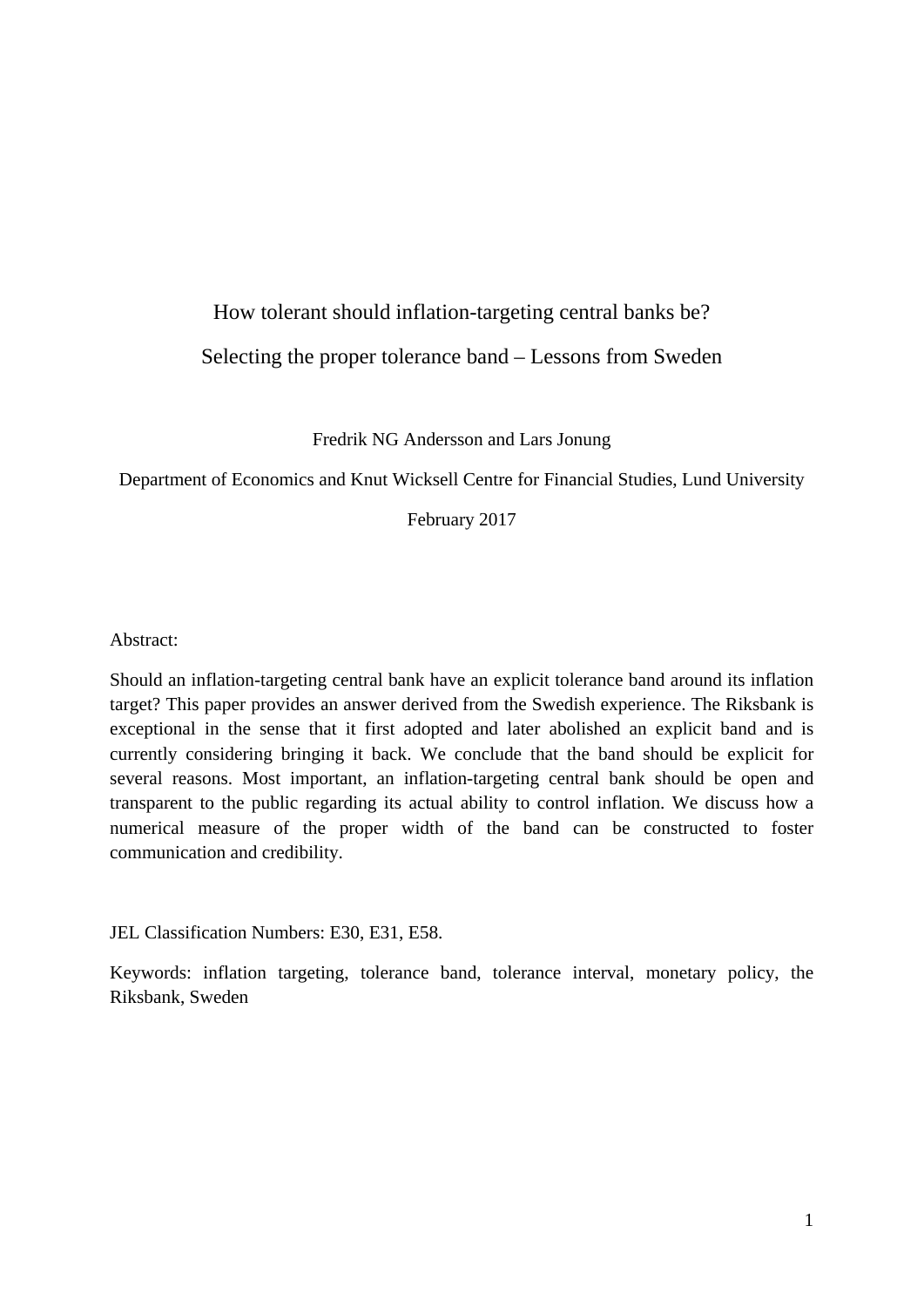# 1. Introduction $<sup>1</sup>$ </sup>

<u>.</u>

Many central banks have adopted inflation targets over the past 25 years. The operational goal is quantified by a single number as the point target in most cases.<sup>2</sup> However, due to shocks and uncertainties, no central bank is expected to hold inflation exactly at the target month after month, year after year. Consequently, the point target is always combined with an explicit or implicit tolerance band, or interval, within which inflation is allowed to fluctuate without this variation being regarded as a breach with the target.

An explicit band is the most common case. In a recent survey, Hammond (2012) finds that 22 of 29 inflation-targeting central banks have an explicit interval.<sup>3</sup> Notable exceptions are the ECB, the Swedish Riksbank, the US Federal Reserve and the Bank of England. The size of the tolerance band varies. It is usually of the target magnitude plus/minus 1 or 2 percentage points. For emerging economies, the band is commonly slightly larger than for developed countries.

The choice of the size of the explicit band has not been subject to much debate and research. A sign of this neglect is the fact that the index in several surveys of the recent experience of inflation-targeting monetary policy does not even refer to tolerance bands, or intervals.<sup>4</sup> Few studies have arrived at numerical values for the optimal or proper dimension of the tolerance band. Policy makers, faced with uncertainty concerning their ability to steer the actual rate of inflation towards the point target, have commonly decided the size of the band based on expedience, past experiences, and the example set by other inflation-targeting central banks.

The purpose of this paper is twofold. First, we present the arguments for and against an explicit tolerance band based on our interpretation of the Swedish experience. Second, we discuss how a numerical measure of the proper width of the band can be constructed. Sweden is an interesting case, as the Riksbank first adopted a tolerance band and then abolished it after ten years of use. By comparing these two periods, we are able to draw conclusions

 $<sup>1</sup>$  This note is prepared at the general invitation of the Riksbank to comment on a recent study</sup> on the "pros and cons of various target variables and intervals" (Riksbank 2016). The views expressed are those of the authors. We have benefitted from comments by Mikael Apel, Claudio Borio, Urban Bäckström, Carl-Andreas Claussen, John Crow, Bengt Dennis, David Edgerton, Klas Fregert, Charles Goodhart, Håkan Frisén, Oskar Grevesmühl, Gill Hammond, Jesper Hanson, Lars Heikensten, Michael Hutchison, David Laidler, Douglas Laxton, Ulf Söderström, Joakim Westerlund and Geoffrey Wood. We owe a particular debt to Krister Andersson for informing us about the Canadian origins of the inflation target of the Riksbank. The usual disclaimer holds. We acknowledge financial support from the Jan Wallander and Tom Hedelius Foundation.

 $2^2$  A few central banks have adopted a target expressed as an interval or zone for the rate of inflation. We do not discuss this approach, as it does not involve any choice of a tolerance band. "Optimal" monetary policy within such a framework is discussed, e.g., by Orphanides and Wieland (2000).

<sup>&</sup>lt;sup>3</sup> Hammond (2012) excludes the ECB and the Federal Reserve. We have added these two central banks to our list.

 $4$  See, for example, Truman (2003), Bernanke and Woodford (2005), Cobham et al (2010) and Bordo et al (2016).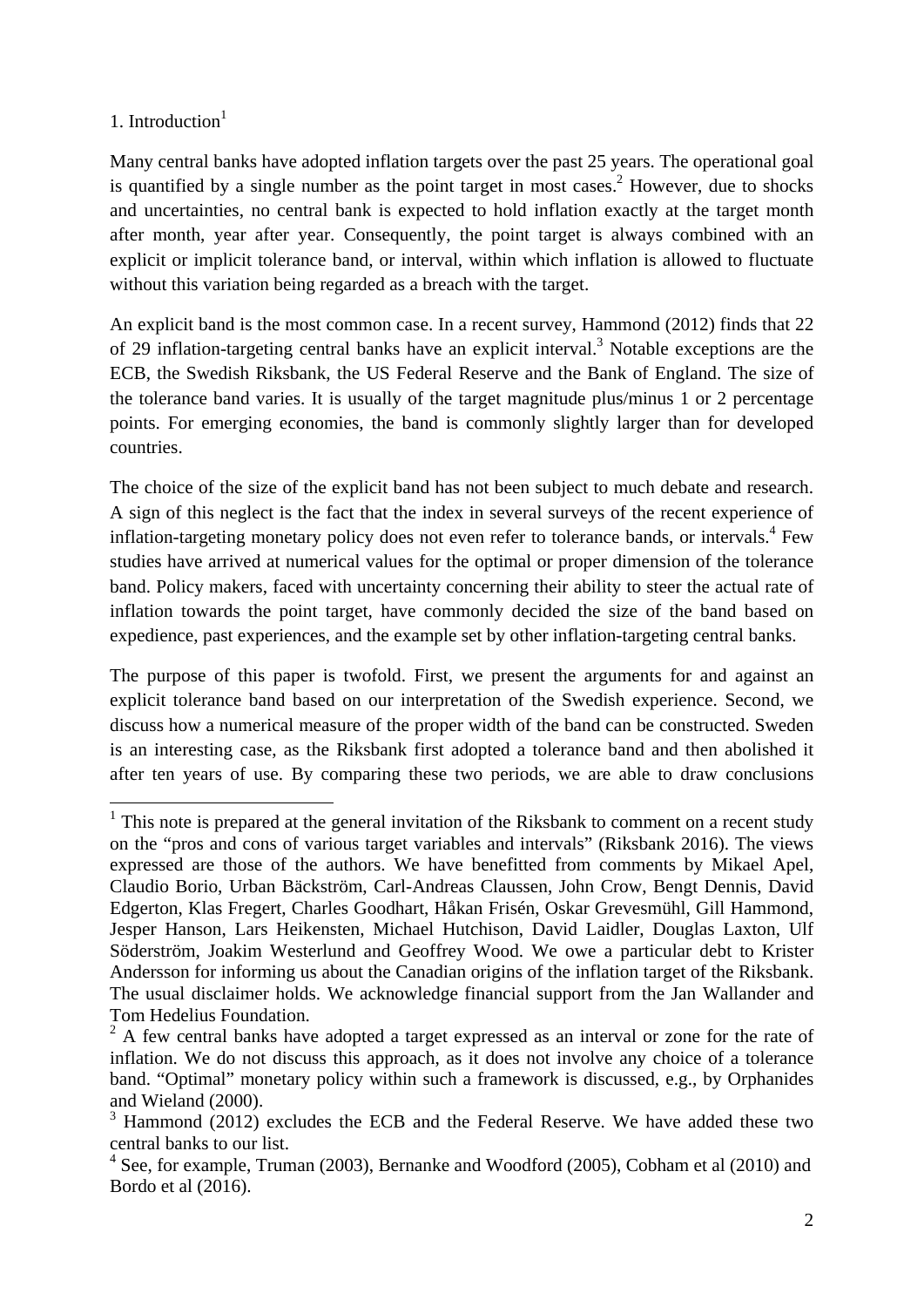concerning the problems facing the communication strategy of the Riksbank with and without an explicit band.

Our report is organized as follows. First, we give an account of the history of the tolerance band in Sweden. Next, in the main part of our report, we present arguments for and against an explicit band. After assessing the pros and cons, we derive a numerical measure for a new explicit tolerance band for the Riksbank. A short summary concludes.

### 2. Evolution of the tolerance band in Sweden

1

The theoretical root of inflation targeting goes back to Knut Wicksell's (1898) theory of the relationship between interest and prices, later christened the cumulative process. According to Wicksell, a central bank can affect the rate of inflation by the use of its policy rate. Based on this theory, he proposed that the goal of monetary policy should be a stable price level. In modern parlance, he suggested price level targeting. This task seemed quite simple to him. The price level could be "kept as scrupulously constant as the standards of weights and measures. And why should this not be in our power?"<sup>5</sup> Judging from his writings, he envisaged not a completely stationary price level but one that showed very small fluctuations around a certain level. He never discussed the size of these fluctuations. To our knowledge, there is no mention of a tolerance band in his many contributions on monetary policy.

Wicksell inspired a long-lasting debate among Swedish economists on the merits of various forms of monetary norms – the term used by them for rules – with contributions by David Davidson, Gunnar Myrdal, Erik Lindahl and others.<sup>6</sup> However, their analysis was on a theoretical level. They did not address the practical implementation of any of the rules that they examined and proposed. They focused on trends rather than on short-run price fluctuations and were not concerned with any possible volatility or uncertainty of the operational target of a rule-based monetary policy. Thus, as far as we have found, none of them dealt with the concept of a tolerance band.

In September 1931, when the Riksbank was forced to abandon the gold standard, Sweden became the first country to adopt Wicksell's norm of a stable price level. In the following years, the Riksbank pioneered price-level targeting. The first step was to turn to three professors who were experts in monetary economics, Gustav Cassel, David Davidson and Eli Heckscher, with a set of questions on how monetary policy should be conducted within the new framework.

<sup>5</sup> This quotation is taken from Wicksell's talk in 1898 in Swedish to the *Nationalekonomiska Föreningen*, when he first presented his theory of the cumulative process to a Swedish audience. An English translation is available in Wicksell (1899) but does not do full justice to Wicksell's wording.

<sup>&</sup>lt;sup>6</sup> For surveys of the Swedish debate on monetary policy rules, see Fregert (1993) and Hammarskjöld (1955).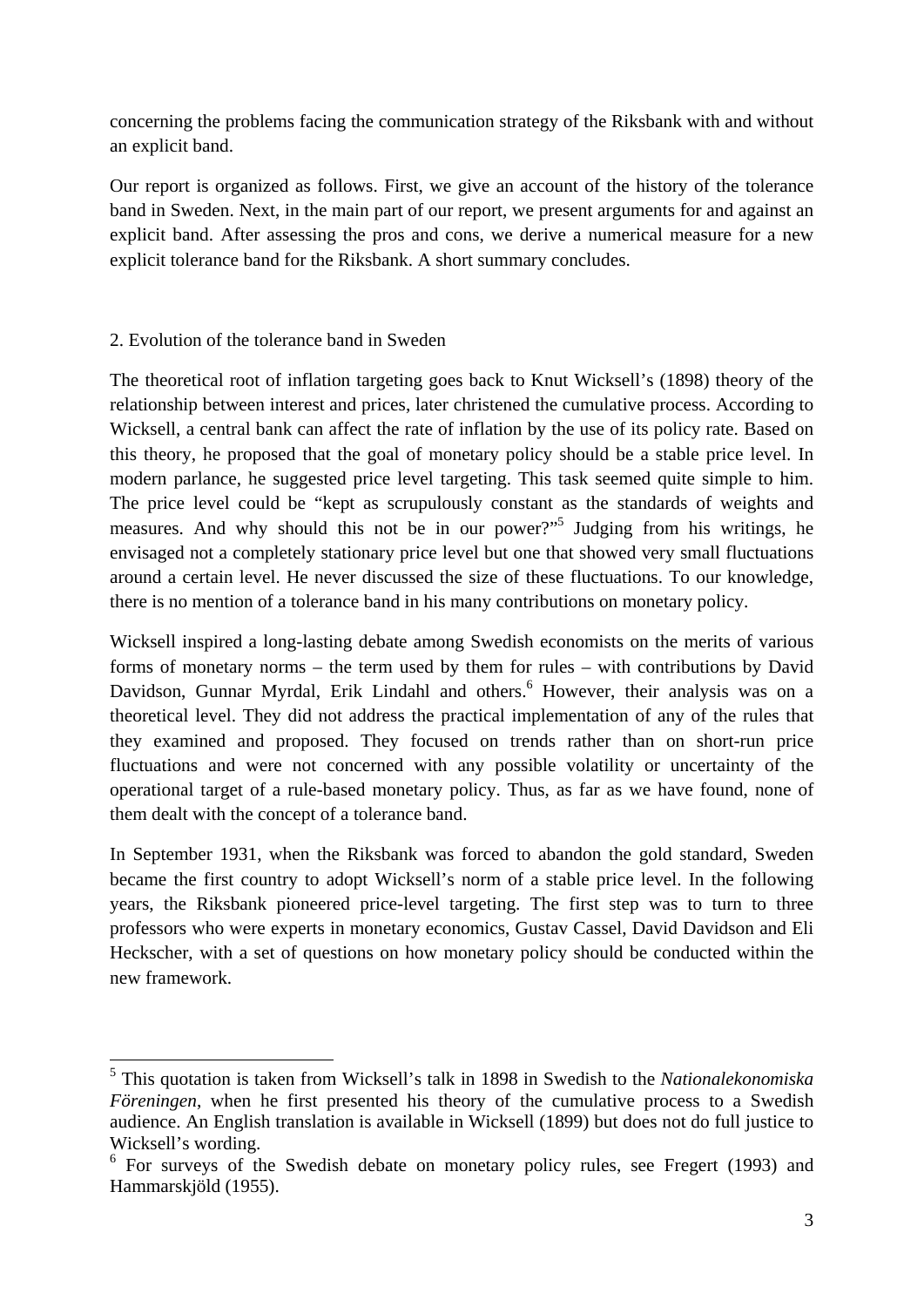Neither the questionnaire nor the replies by the economists concerned the issue of volatility of the price level or the potential use of a tolerance band. To keep the price level, as measured by a newly constructed consumer price index, and numerically stable was a task that the Riksbank was apparently expected to manage without any problems. Not one of the experts made a statement contrary to this conclusion.<sup>7</sup>

Their lack of attention to short-run fluctuations in the consumer price index is consistent with the evidence from the policy of price-level targeting in the 1930s. The consumer price index remained fairly constant during the period 1931-1936. The Riksbank was not criticized in the media for failing to keep prices constant during this period.<sup>8</sup> The impression that the Riksbank could control prices with great precision is consistent with the fact that the price index was calculated with two decimal points and published weekly.

A version of an explicit tolerance band appears for the first time in the Swedish monetary debate in a proposal by Jonung (1978). Inspired by the experience of the price-level targeting in the 1930s and the Swedish tradition of monetary rules, he suggested a major change in the stabilization policy regime in Sweden, from the fixed exchange rate of the krona to an inflation target defined as an interval between 0 and 2 percent of the annual rate of inflation of a consumer price index net after taxes and subsidies. This move to a monetary rule assumed the introduction of a floating exchange rate and the establishment of the Riksbank as an independent institution. The size of the target band was set to allow for "minor variations in the rate of inflation and seasonal fluctuations". When the Riksbank had more experience with this regime, the band could eventually be reduced in width.

Eventually, following speculative attacks on the krona in the fall of 1992, the Riksbank was forced to abandon the fixed exchange rate. The very same day, November 19, the Riksbank contacted the Bank of Canada to ask for advice. $9$  A delegation was sent from Ottawa to Stockholm within a week. Early in 1993, the Riksbank at its own initiative announced an inflation target of 2 percent with a tolerance band of +/-1 percentage point. This numerical setup was copied from the Canadian framework of inflation targeting. In the Swedish context, the tolerance band was motivated by short-run changes in consumer price inflation that could not be controlled by the Riksbank.<sup>10</sup>

In the internal work of the Riksbank, an inflation target of 2 percent  $+/-1$  percentage point was seen as the most restrictive target possible given the history of rampant inflation in Sweden in the 1970s and 1980s. A goal below 2 percent was believed not to be credible and could potentially lead to restrictive monetary policies over an extended period. At the same

<u>.</u>

<sup>&</sup>lt;sup>7</sup> See Jonung (1979) and Berg and Jonung (1999).

<sup>&</sup>lt;sup>8</sup> See Carlson (2011) on the daily press coverage of the policy of the Riksbank in the 1930s.

<sup>&</sup>lt;sup>9</sup> Personal communication with Krister Andersson. As chief economist at the Riksbank, he took the initiative in 1992 to call the Bank of Canada, as he had been impressed by the Canadian central bank policy when working on the IMF team that prepared Article IV consultations with Canada.

<sup>&</sup>lt;sup>10</sup> Andersson (2003) gives a detailed account of the Canadian influence on the Swedish framework for inflation targeting.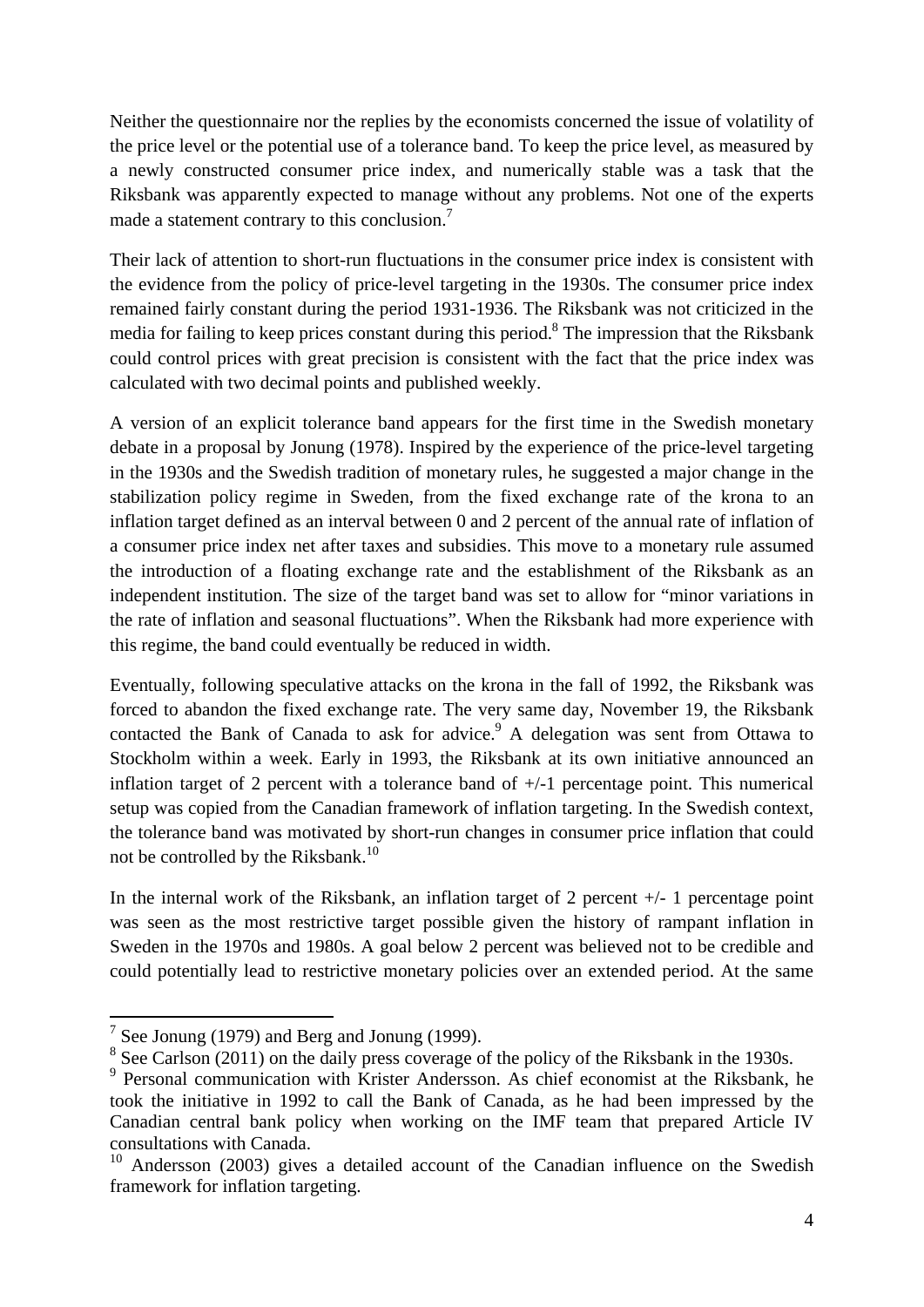time, it was recognized that an inflation rate of 2 percent was not strictly achieving price stability, but it was considered close enough and the only credible option.<sup>11</sup>

In the late 1990s, the Riksbank developed the use of the tolerance band in the framing of monetary policy.<sup>12</sup> It became an integral part of the inflation target framework. However, after the 2008 global financial crisis, the Riksbank dropped the band because it was regarded as too narrow. Actual consumer price inflation had been outside the band for nearly half the time since the introduction of the inflation target regime. The financial crisis of 2008-09 pushed inflation even further outside the band.

According to the analysis in May 2010 by the Riksbank, the tolerance band had become "obsolete" for the following reasons:

The idea of the tolerance interval was to make it clear that deviations from the inflation target were probable and that the Riksbank's aim was to try to limit these deviations. If the deviations are large and *last for long periods, the target may lose credibility.* 

In the light of the experiences gained since the inflation target was introduced, there is reason to review *the need for an explicit tolerance interval around the inflation target.* 

*There is currently widespread understanding among the participants in the economy for the fact that monetary policy is conducted under uncertainty. Unforeseen events occur from time to time, which can cause inflation to overshoot or undershoot the target to a relatively large degree; sometimes by more than one percentage point. Deviations from the inflation target can also be part of a deliberate strategy by the Riksbank. The Riksbank conducts what is known as flexible inflation targeting. This means that at* the same time as monetary policy is aimed at attaining the inflation target; it is also to support the *objectives of general economic policy for the purpose of attaining good growth and a high level of* employment. It is therefore possible to allow inflation to deviate from the target temporarily, as part of *a deliberate strategy to stabilize production and employment. This is also one of the reasons why deviations from the inflation target can at times be larger than the tolerance internal. A recent example is the large repo rate cuts made in connection with the financial crisis, which contributed to CPI inflation undershooting the lower limit of the tolerance interval.* 

Since the inflation target began to apply in 1995 inflation has deviated from the target by more than 1 percentage point around half of the time. It has thus not been unusual for inflation to be outside of the *tolerance interval. However, because of the confidence in the inflation target that has been established, these deviations do not have any tangible consequences for long‐term inflation expectations among economic agents. To summarize, one can conclude that the tolerance interval has become obsolete: There is considerable understanding for the fact that inflation commonly deviates from the target and that the deviations are sometimes larger than 1 percentage point. Inflation can thus be outside of the tolerance interval without threatening the credibility of the inflation target. Such deviations have proved to be a natural part of monetary policy.*

<u>.</u>

<sup>&</sup>lt;sup>11</sup>There were proposals from experts outside the Riksbank, among them from Otmar Issing at the Bundesbank, in consultations with Krister Andersson at the Riksbank, advocating a more ambitious target with an inflation rate below 2 percent. The Riksbank rejected this approach as well as proposals from a member of its advisory economist group for a mean reversion strategy implying no inflation over time. The chosen tolerance band was seen as a way to partly accommodate concerns of not achieving price stability, provided that the Riksbank would err on the side of caution.

 $12$  See the contributions by Berg (1999), Blix and Sellin (1998) and Heikensten (2002).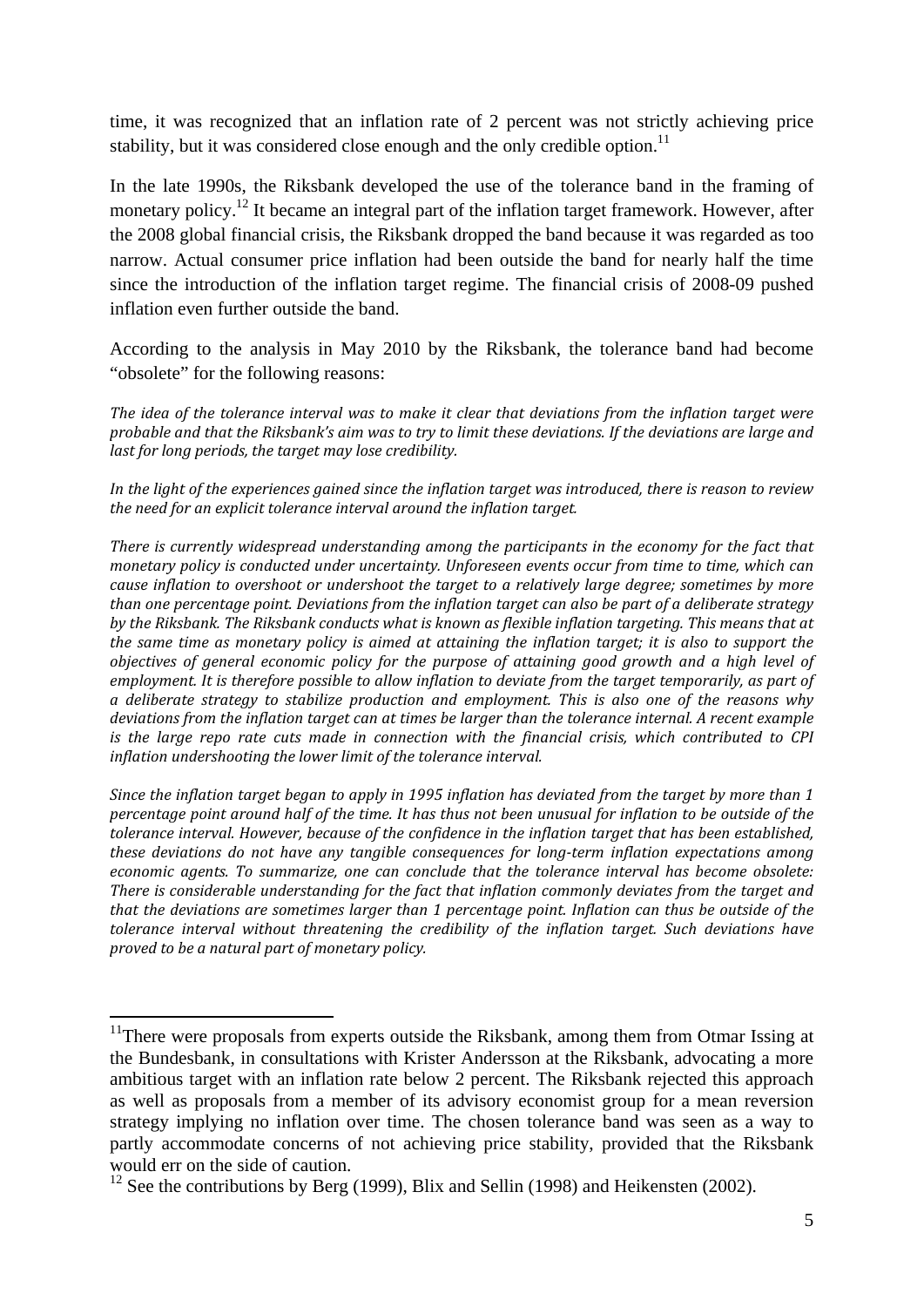*Lastly, it can be noted that the Riksbank has for a long time now closely analysed and explained deviations from the inflation target in its Monetary Policy Reports and Monetary Policy Updates. This is done regardless of whether the deviation is outside of or within the tolerance interval. Removing the* tolerance interval should thus have no consequences for the inflation target as such, or for the way in *which monetary policy is conducted and communicated.*<sup>13</sup>

As seen from the above quotation, abolishing the band was not supposed to change the basic framework for monetary policy. In practice, it allowed the Riksbank to deviate more from the target than before without clearly breaking with the target.<sup>14</sup> The wording is consistent with the view that the Riksbank implicitly increased the size of the band when it changed from an explicit to an implicit band, with the latter possibly being of greater magnitude than the former.

Initially, the abolishment of the band did not give rise to any debate. However, it has recently been proposed that the Riksbank should bring back the tolerance band in order to improve its communication strategy and to better explain persistent deviations from the point target such as those that have occurred in recent years. Now the argument has been made that the tolerance band should be larger than the initial band of +/- 1 percentage points, which was too narrow.<sup>15</sup> The Riksbank has also expressed an interest in re-examining the case for an explicit band. A forthcoming parliamentary committee is expected to study the arguments for an explicit band as well.

# 3. Arguments for and against an explicit tolerance band

In New Zealand and Canada, the first countries to introduce formal inflation targeting, tolerance bands emerged as part of deliberations and agreements between the government and the central bank.<sup>16</sup> The use of tolerance bands then spread to other central banks like the Riksbank which was heavily influenced by the Canadian approach. Here, we start from the Swedish experience of inflation targeting in order to distill arguments for and against an explicit tolerance band. $17$ 

<sup>1</sup> 

<sup>13</sup> Riksbank (2010)*.* 14 Riksbank (2010).

<sup>&</sup>lt;sup>15</sup> See, for example, Jonung (2015) and Andersson and Jonung (2016) recommending a band of +/-2 percentage points.

<sup>&</sup>lt;sup>16</sup> Inflation targeting in New Zealand was initially inspired by a contract approach to the relationship between the central bank and the government (Walsh, 1995). The role of the tolerance band was then to indicate when the contract was breached. The contract approach has not endured while tolerance bands have persisted. For an insider's view on the introduction of inflation targeting in Canada, see Crow (2002).

 $17$  In a survey of inflation targets and intervals, Apel and Claussen (2017) discuss in very general terms the use of tolerance intervals without a detailed discussion of the issues raised in this paper.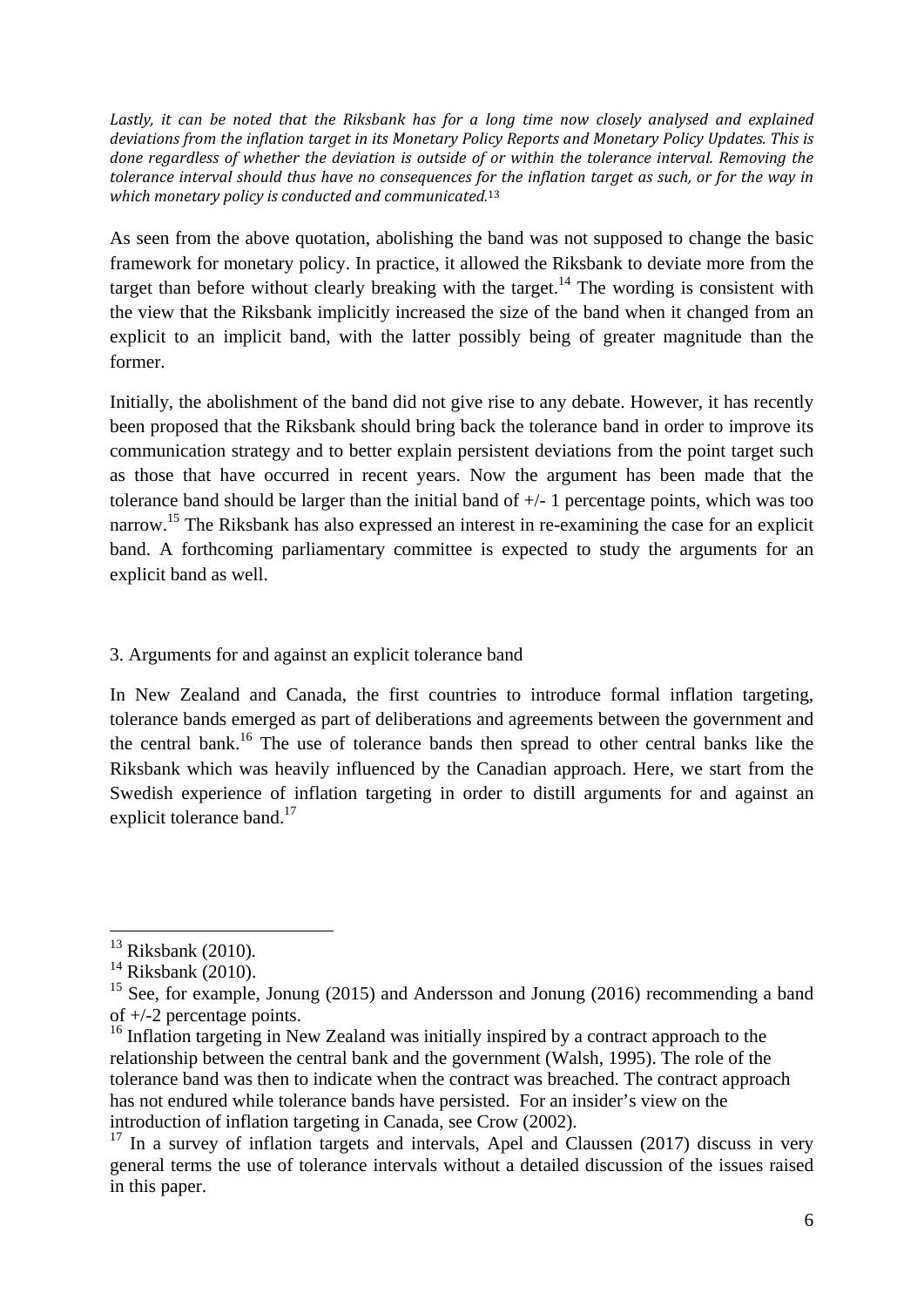#### 3.1. Arguments for an explicit band

There are several reasons for adopting an explicit band. They concern i) the choice of price index, ii) measurement errors, iii) model uncertainty, iv) forecasting uncertainty, v) uncertainty about the expected rate inflation of the public, and vi) the role of credible communication and accountability of an inflation-targeting central bank. We consider these reasons below.

*i. Flexibility concerning the choice of price index*. Every inflation-targeting central bank makes use of price indices to gauge its policy. Central banks are faced with a choice among several indices as guides, as no price index gives an exact measure of the "true" overall rate of inflation. According to the Riksbank law of 1998, monetary policy shall maintain stability in prices "in general" (i.e., the overall price level). However, there is no perfect measure of the overall price level. Existing price indices measure inflation in a subset of prices such as the consumer price index, the GDP deflator or the producer price index. Perhaps the closest measure of inflation in prices in general is found in the household barometer of the National Institute of Economic Research, in which households are asked about the perceived rate of inflation in "prices in general".

Inflation-targeting central banks as a rule select a specific price index when defining the inflation target. The Swedish Riksbank chose the consumer price index (CPI) for several reasons. This index was familiar to the public and available in a timely manner. It was recognized that the interest component of the CPI was partly endogenous to monetary policy decisions. However, an exclusion was ruled out for fear of creating problems per  $se - a$ decision that was reversed later.

The Riksbank is aware that overall inflation may differ from the adopted operative inflation measure.18 Although inflation indices commonly follow a similar trend, substantial differences may emerge across various indices. For example, in 2015, CPI inflation in Sweden was 0.0 percent, CPIF inflation 0.9 percent and inflation according to the GDP deflator 1.9 percent. The spread between these three inflation measures was almost two percentage points. Even wider margins emerge when asset price inflation is measured as well. Some of these differences may be due to sector-specific developments that may eventually have economy-wide consequences.<sup>19</sup>

Turning to the financial sector, financial crises have shown the importance of monitoring and responding to asset inflation and unsustainable credit expansions. Failing to respond to such developments may impose large economic costs in terms of rising unemployment, output loss, higher government debt, and falling consumer inflation (Reinhart and Rogoff, 2009). An explicit tolerance band provides the central bank with essential degrees of freedom to take financial developments into account when deemed appropriate without abandoning a rulesbased approach.

<u>.</u>

 $18$  See Heikensten (2002), who discusses the proper choice of index from a monetary policy perspective, concluding that there is not one superior index for the Riksbank to use.

 $\frac{19}{19}$  On this point, see, for example, Laidler (2007).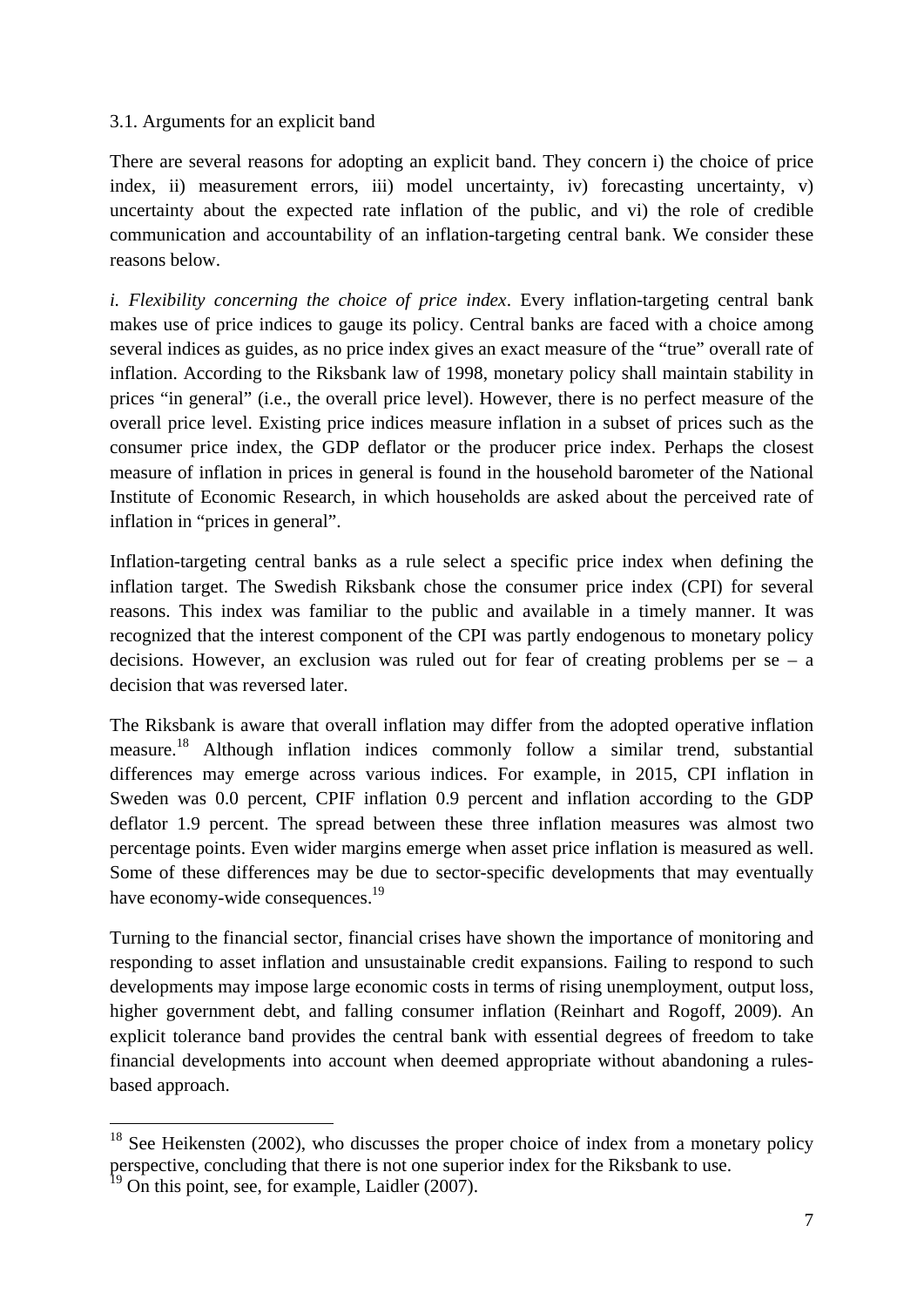When inflation is higher or lower, depending on which index is used and/or which sector of the economy is studied, the central bank may need to take action even though the chosen price index does not register such developments. A tolerance interval around the inflation target gives the Riksbank additional flexibility to adjust to events that are not sufficiently reflected in the officially adopted index for inflation targeting.

*ii. Measurement errors in the price index*: Measurement errors are caused by various factors. The price indices include only a small subset of prices, as the index is based on prices from a limited sample of retail outlets, not all prices are updated regularly, quality improvements are difficult to control for, and spending shares used to combine the prices into one index are uncertain. Statistics Sweden estimates that the variance of the sampling error alone is of the magnitude  $+/0.3$  percentage points using a 95% confidence interval.<sup>20</sup> The size of the measurement error, taking all uncertainties into account, is of an even greater magnitude. It is not possible to derive an exact measure of the measurement error, but it is unlikely to be negligible. These measurement errors suggest the use of an explicit tolerance interval to allow for the lack of precision associated with the index set as the goal of monetary policy.

*iii. Model uncertainty*: The Riksbank, like every modern central bank, uses econometric models to evaluate its policy and to forecast future inflation and growth. There is considerable debate about the proper choice of model per se. $^{21}$  Regardless of the model selected, no econometric model is an exact map of the world. The response of the actual economy to a chosen policy path will differ from the model's prediction.<sup>22</sup> In addition, the response will differ over time. An explicit tolerance interval is one method to take model uncertainty into account.

*iv. Forecasting uncertainty*: The Riksbank uses forecasts derived from its models to evaluate the impact of its policy rate decisions on future inflation. These models incorporate available information when the forecasts are made. However, unexpected shocks impact inflation during the forecasting horizon, causing actual inflation to deviate from the forecasted path. Monetary policy affects inflation with a lag of at least one to two years, possibly longer. Thus, due to unexpected shocks, it is highly unrealistic to assume that the central bank will hit the exact target with such a long and variable time lag. We know from evaluations of the Riksbank model that its track record is far from impressive.<sup>23</sup> Of course, this does not imply that other models of the Swedish economy perform better.

In the long run, the sum of the forecasting errors should tend to be equal to zero, assuming that the econometric model is not systematically biased. Positive and negative shocks should eventually sum to zero. A key question here is what is the long run? The international financial crisis and the Eurozone crisis have clearly demonstrated that it is possible for the

1  $20$  See

http://www.scb.se/Statistik/PR/PR0101/2014M12/PR0101\_2014M12\_SM\_PR14SM1501.pdf. <sup>21</sup> See, for example, the discussion in the recent evaluation by Goodfriend and King (2016).

 $22$  See Brainard (1967) for an analysis of model uncertainty and policy. We conclude that his discussion of parameter uncertainty gives support to an explicit tolerance band.

<sup>&</sup>lt;sup>23</sup> See, for example, Riksbank (2015).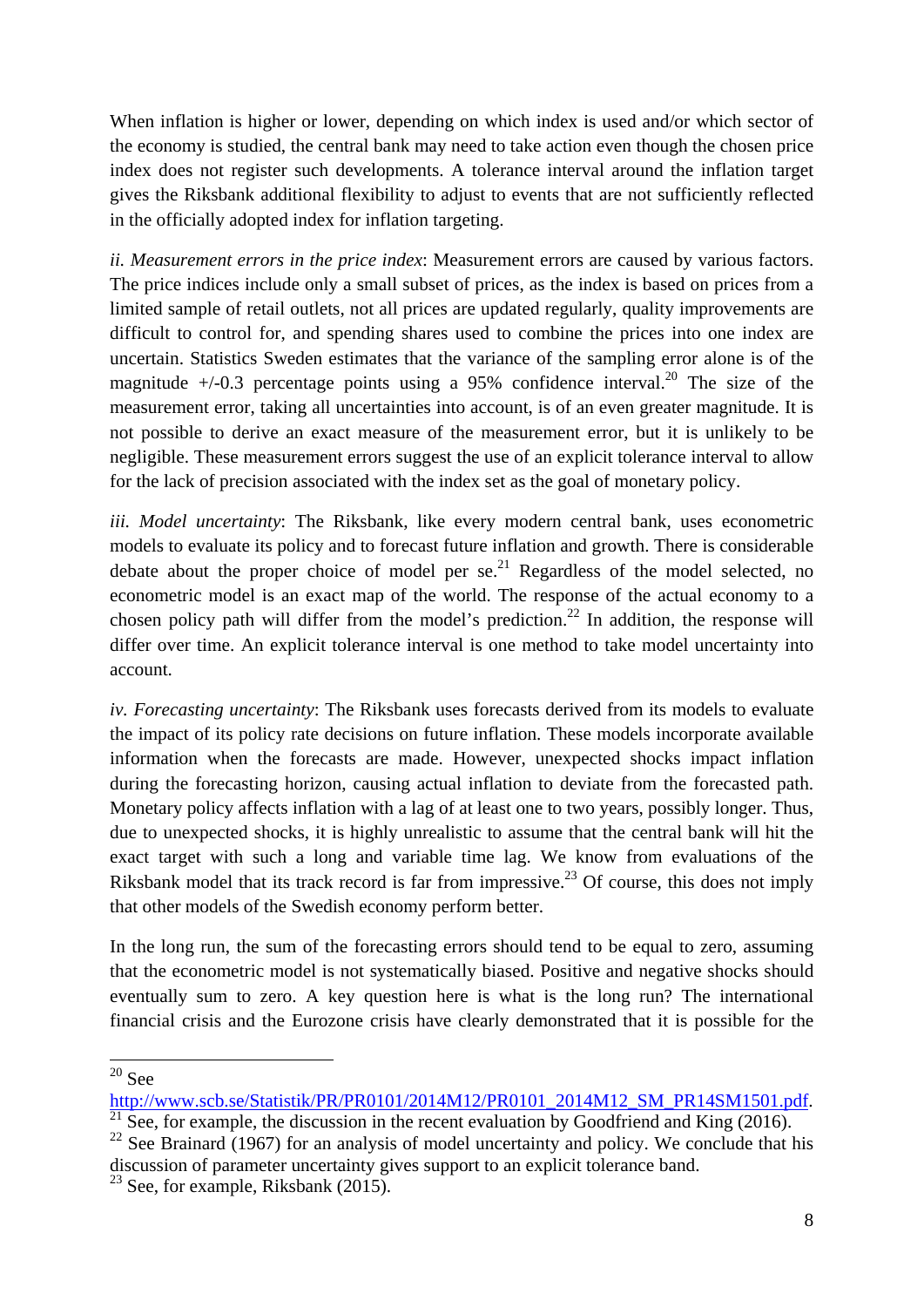economy to be hit by a series of negative shocks over a longer period of time – possibly as long as 10 years. A ten-year average of inflation would then show a negative bias compared to the target.<sup>24</sup> A tolerance band may be needed not only to account for short-run fluctuations in inflation but also to account for more long-run persistent deviations from the target due to a series of unexpected negative or positive shocks.

It is impossible to obtain a separate estimate of the size of each type of error uncertainty discussed above. In addition, there is no reason to assume that they are additive. Still, we can obtain a rough overall estimate of the joint uncertainty. Figure 1 illustrates the Riksbank's inflation forecast of September 2016. The dotted line is the central forecast, and the blue fields represent the 50, 75 and 90 percent uncertainty intervals, based on historical forecast errors. According to this forecast, inflation at the beginning of 2018 is expected to be between -1 and +4 percent with 90% probability. This is a relatively wide forecasting band considering that actual inflation has been within this band 96 percent of the time between January 1995 and September 2016. This forecast gives a less certain prediction of future inflation than a forecast based only on the historical outcome would. The highly uncertain forecasts constitute strong arguments for a wide tolerance band.

*v. Uncertainty in the measurement of inflation expectations*: Economists are well aware of the challenges of getting accurate statistics for standard economic time series. Obtaining data for inflation expectations is a case by itself. These data play an important role in the preparation of monetary policy decisions, as much of the policy of inflation targeting is aimed at anchoring inflation expectations at the target rate. Inflation expectations are usually measured by interviews of representative samples of respondents in which every respondent is asked to give a number for the expected inflation rate. Respondents, however, are not fully certain of the accuracy of their expectations. Their numerical replies are associated with uncertainty, which can be measured in various ways: by the distribution of the replies, by the number of "don't know" answers and by explicitly asking respondents how uncertain they are about their expectations.<sup>25</sup> Regardless of which measure is used, uncertainty is substantial in the poll data. This uncertainty represents another argument for an explicit tolerance band.<sup>26</sup>

*vi. Facilitating central bank communication concerning the precision of monetary policy*: Successful inflation targeting is based on public trust and confidence in monetary policy. Credibility can be built and maintained over the long term only through an honest and accurate communication of the Riksbank's objectives and the limitations of its policy. The performance of the Riksbank in the past – see Figure 1 – shows that the Riksbank has been far from able to keep the actual inflation rate at the target of 2 percent. CPI inflation has varied between -2 and 4 percent; CPIF inflation, which is a key underlying inflation measure that the

1

 $24$  See, for example, Regeringen (2016).

<sup>&</sup>lt;sup>25</sup> See Jonung (1986) for a study of the uncertainty of inflationary expectations held by the public in Sweden. Here the respondents state explicitly how uncertain they feel about their point or interval expectations.

 $26$  The counter-argument here would be that a tolerance interval per se may increase uncertainty about the willingness of the central bank to stick to the target. We deal with this issue in the next section.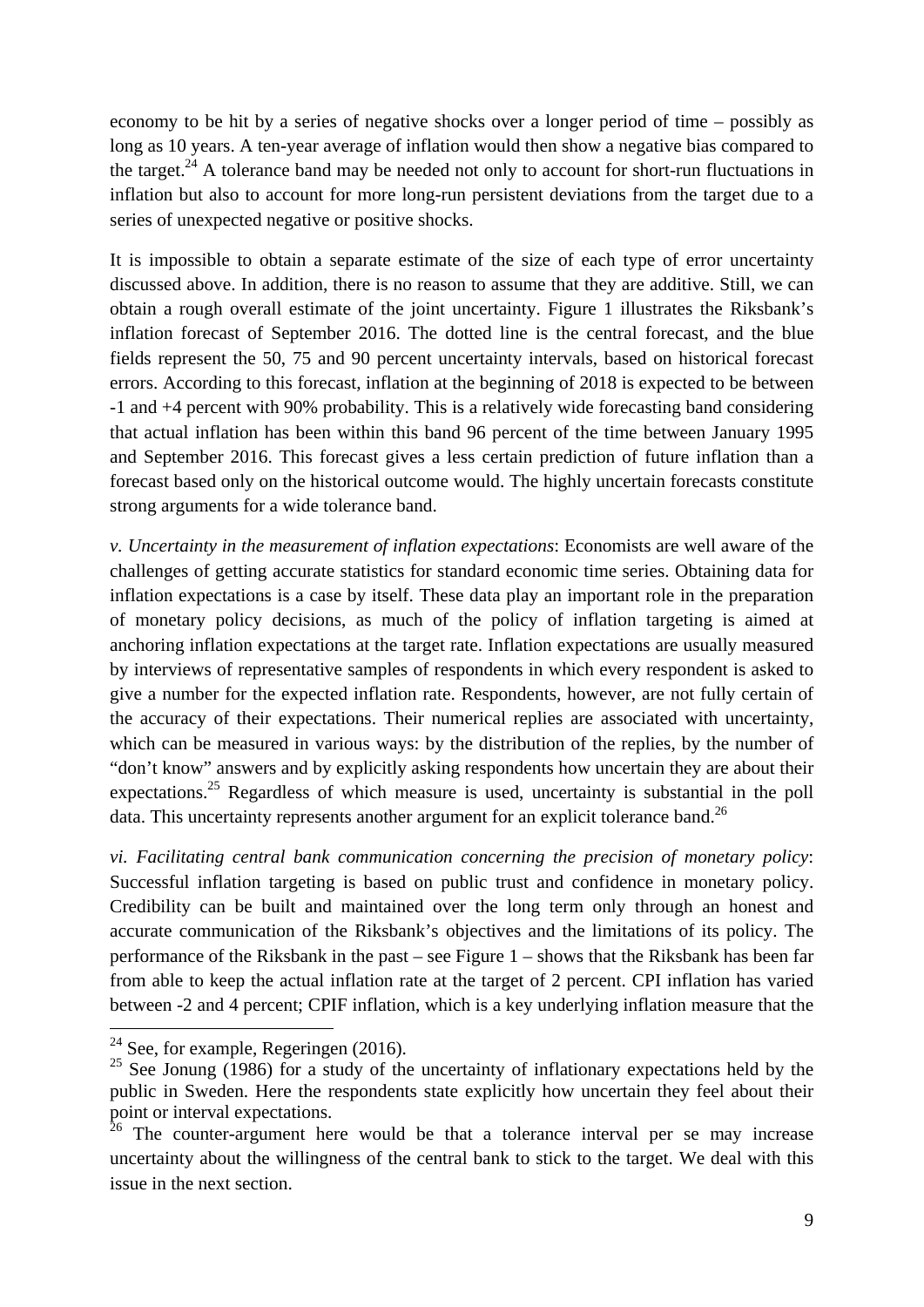Riksbank uses, has varied less because it excludes the effect of the mortgage rate on inflation.<sup>27</sup> Still, this inflation measure shows large variations between 0 and 4 percent.

# [Figure 1]

These wide fluctuations in the actual inflation rate constitute a strong argument for having an explicit tolerance band. By adopting such a band, the Riksbank is better able to explain to the public that its policy is not able to exactly hit the target. Actual inflation performance ex post should be consistent with the promises of the Riksbank ex ante. This is likely to be the case if a proper tolerance band is in place and is used influentially in the communication strategy of the Riksbank. This form of thinking had a hold over the Riksbank in 1993, when it adopted inflation targeting.

An important benefit of improved communication through an explicit band is that it enhances evaluation of monetary policy as the band sets the accepted range of deviation from the targeted rate. The Swedish experience of abolishing the tolerance band in 2009 clearly illustrates the problems for the communication strategy of a single numerical target without an explicit band. As discussed earlier (see Riksbank 2010), the tolerance interval was removed to allow the Riksbank to deviate from the lower or upper bound of the band to increase its leeway to stabilize growth and employment in the economy.<sup>28</sup> This step was viewed as necessary during the financial crisis in 2008. The Riksbank thus went from an explicit tolerance band of +/-1 percentage point to an implicit tolerance band that was much wider. However, the abolishment, in combination with the fact that the Riksbank did not clearly announce that it remained obliged to maintain the overriding objective of price stability, turned into a communication disaster for the Riksbank.

Without the tolerance band, the media and other observers began to focus solely on the specific number of 2 percent. Any deviation from this exact number was seen as a monetary policy failure, no matter how small the deviation was. The Riksbank was criticized for systematically having decided to deviate from its inflation target when CPIF inflation between 1995 and 2008 was 1.9 percent and not at the target of 2 percent. The debate became obsessed with the number of 2.0 despite the fact that the Riksbank had never announced that the rate of inflation should be exactly at 2.0 percent. The inflation target is set as 2 percent without any decimal points. An inflation rate of 1.5 or 2.4 percent is compatible with the target of "approximately 2 percent" once the proper rounding has taken place. Moreover, the fact that the new implicit tolerance band was actually wider than the old explicit band was lost in the

1

 $27$  The Riksbank uses the CPIF in its economic models, and it dominates the board's monetary policy discussions. See Andersson and Jonung (2014) on the role of the CPIF. 28

http://www.riksbank.se/Upload/Dokument\_riksbank/Kat\_publicerat/Pressmeddelanden/2010/ nr27\_beslutsunderlag.pdf.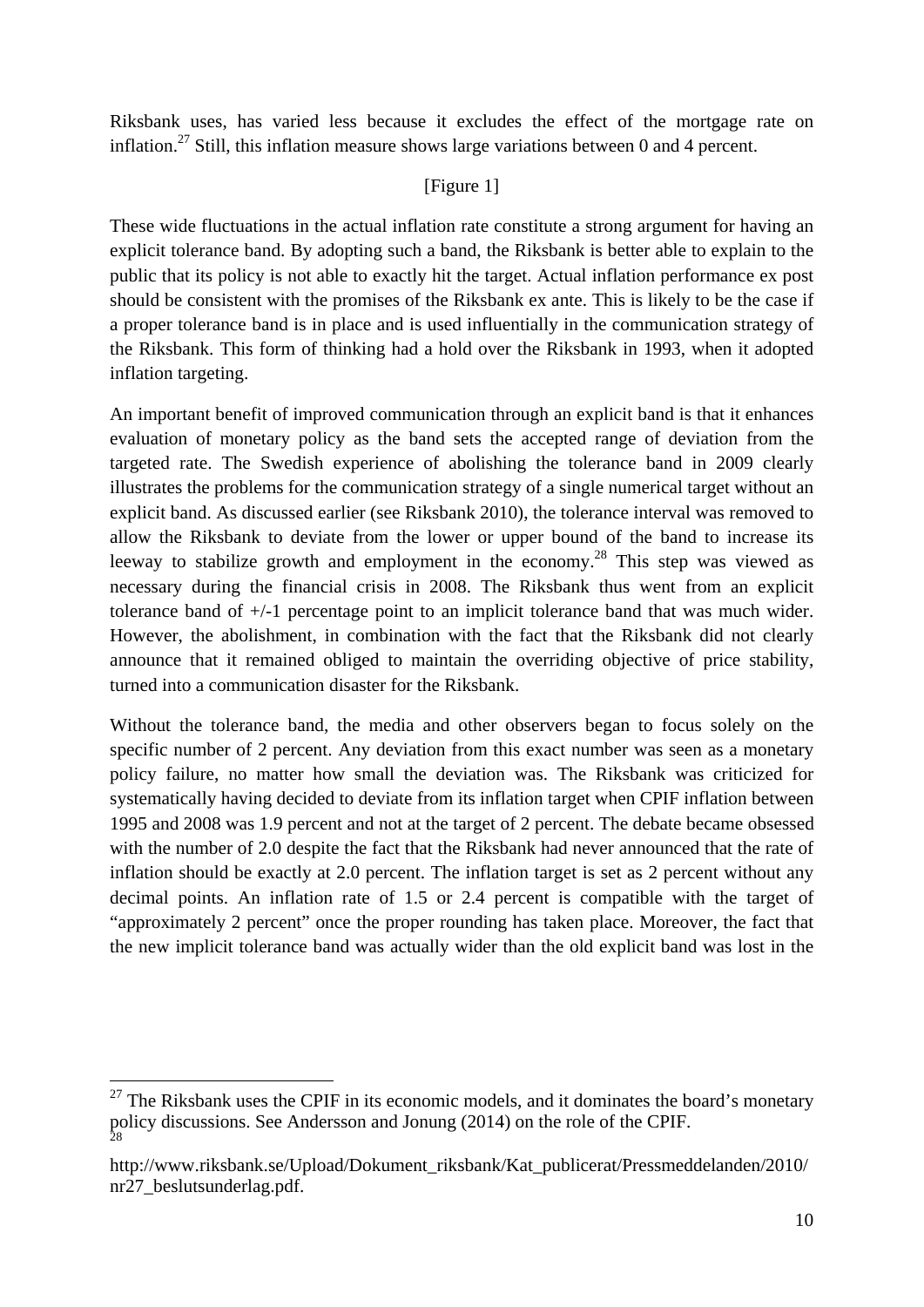debate. The lack of an explicit band gradually undermined the Riksbank's communication strategy.<sup>29</sup>

The critique of Lars E. O. Svensson, both as a member of the board of the Riksbank and following his departure, built upon a similar argument.<sup>30</sup> The difference between the actual rate of inflation and the target – sometimes smaller than 0.5 percentage point in his calculations – was taken as evidence that the Riksbank had caused an additional 38,000 persons to be unemployed in the period 1997-2011 by not exactly hitting the target. Econometric evidence for this position is weak, but the claim fit well with the new focus solely on the 2 percent target, ignoring any explicit or implicit tolerance bands. This argument attracted much attention in public debate, undermining the credibility of the Riksbank. If the tolerance band had been in place after 2010, Svensson's critique could easily have been dismissed by concluding that the actual inflation rate was well within the tolerance band during the period considered by him.

### 3.2 Arguments against a tolerance band

<u>.</u>

The main argument against an explicit tolerance interval is the uncertainty that such a band may introduce about the conduct of monetary policy, in particular concerning the willingness of the central bank to stick to the target. Greater uncertainty as reflected in the size of the tolerance band around the rate of inflation targeted by the central bank would make it more difficult for households and firms to plan for the future.<sup>31</sup> Thus, their inflationary expectations will be less anchored to the target, and inflation uncertainty will be higher. This line of reasoning does not take into account the fact that all central banks have an implicit band, nor that inflation will at times deviate from the target no matter what the central bank is doing. Let us examine these claims in the Swedish setting.

In the Swedish debate, it has been asserted that a tolerance band would make it more difficult for labor market organizations to strike collective wage agreements as they become more uncertain about the willingness of the Riksbank to reach the 2 percent target. Figure 2 illustrates one-year-ahead inflation expectations for households, firms and labor organizations in Sweden. The white area represents the period when the Riksbank had an explicit tolerance band and the gray area the period with an implicit tolerance band. As evidenced by Figure 2, inflation expectations have been volatile in both time periods. The standard deviation is 0.7

 $29$  More recently, Deputy Governor Henry Ohlsson of the Riksbank has criticized the belief in exact numbers in monetary policy making by invoking the concept of "the tyranny of the tenths." Instead, more attention should be given to noise, the role of uncertainty, measurement errors in data and other factors that reduce the accuracy of official statistics.

http://www.riksbank.se/Documents/Protokoll/Penningpolitiskt/2016/pro\_penningpolitiskt\_16

 $\frac{1220 \text{ eng.pdf.}}{^{30} \text{ See Svensson}}$  (2015) and the response in Andersson and Jonung (2015).

 $31$  See, for example, Freedman and Laxton (2009) on the advantages and disadvantages of a tolerance band.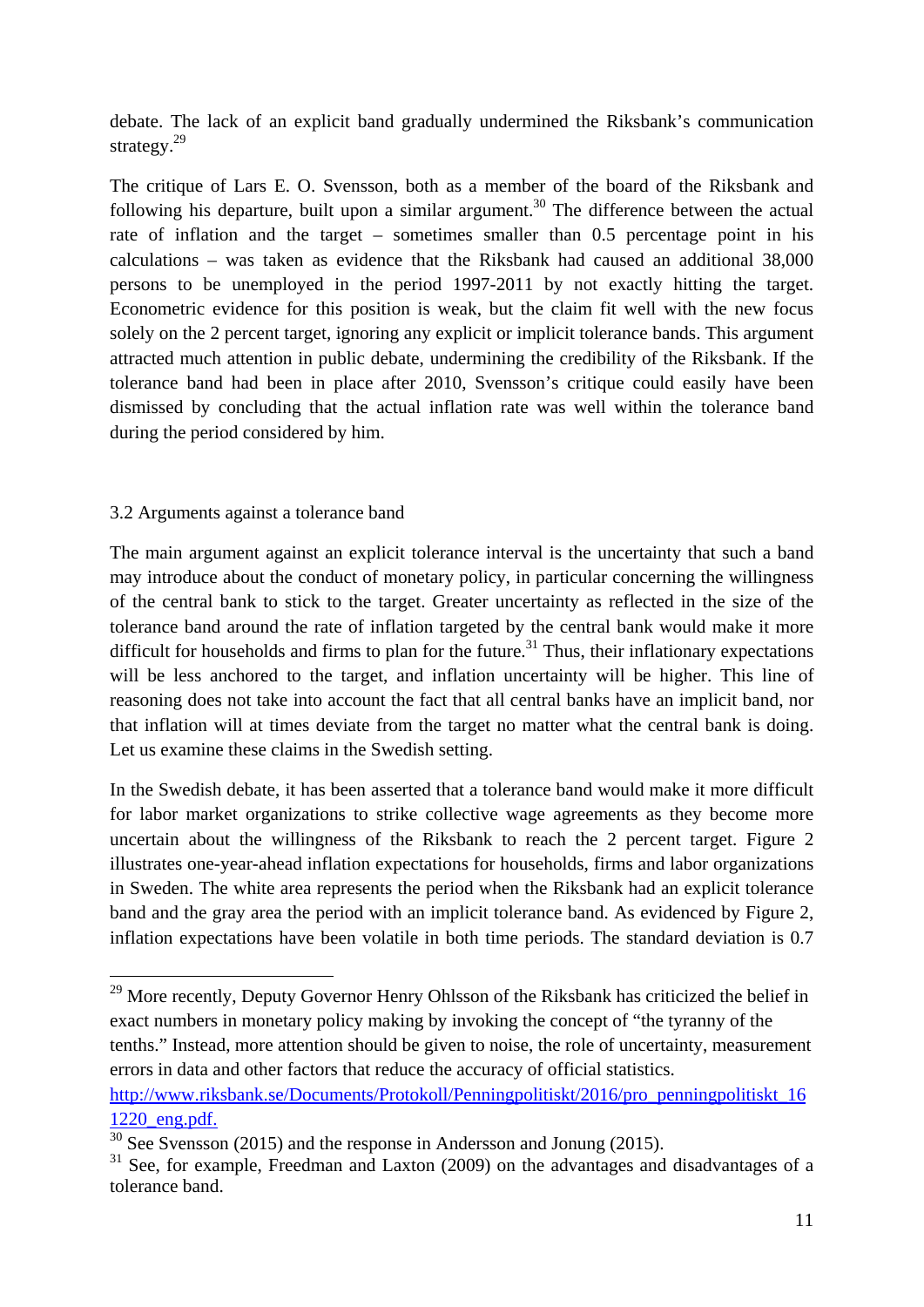for all three groups during the time of an explicit tolerance band. It increases to 0.8 for households after the band was abolished, while it falls for firms and remains constant for labor organizations. All variations in the standard deviation are small, however, showing that removing the band did not affect the variability in expectations. Also evident in Figure 2 is that inflation expectations move with actual inflation such that the forecasting error is small or non-existent.<sup>32</sup> There are consequently no signs that inflation expectations are less volatile or more anchored at 2 percent after 2010 than before 2010.

# [FIGURE 2]

Another way of revealing the expectations of the labor market organizations is to examine the length of collective wage agreements in Sweden. Fregert and Jonung (2008) find that the introduction of inflation targeting in 1995 is associated with longer wage contracts than in the period before. A standard length of three years emerged from the mid-1990s until the crisis of 2008. This length remained in place, with an exception for the global financial crisis, until 2015, when contract length was shortened due to tensions within the labor union movement. This picture is consistent with the view that the abolishment of the tolerance band in 2010 did not reduce uncertainty.

The explicit tolerance interval that was in place between 1995 and 2010 apparently did not increase uncertainty compared to the period *after* 2010. In fact, there is some evidence that inflation expectations deviated more from the target after the explicit band was abolished. We cannot rule out the possibility that the removal of the explicit band has actually caused inflation expectations to deviate more from the target than before, due to the heated debate that emerged after the Riksbank had abolished the band.

We conclude from this reasoning that the argument that an explicit band – given that the band is not too large and well communicated – increases uncertainty does not carry much empirical weight in the Swedish context. Uncertainty about the ability and willingness of the central bank to stick to the point target will exist regardless of the choice of tolerance band – if it is explicit or implicit. In our opinion, there are stronger reasons to reduce uncertainty by making the band explicit than to increase uncertainty by having an implicit and thus an unknown band.

#### 4. What is the proper size of the tolerance band?

As stated initially, a majority of central banks has adopted explicit tolerance bands as practical and simple rules of thumbs. Still, the choice of the numerical size of the tolerance band is an open issue. The Swedish experience, not least the public debate once the tolerance band was abolished, is evidence of the importance of a band. A key question is how large should the band be?

1

 $32$  See Andersson and Jonung (2015).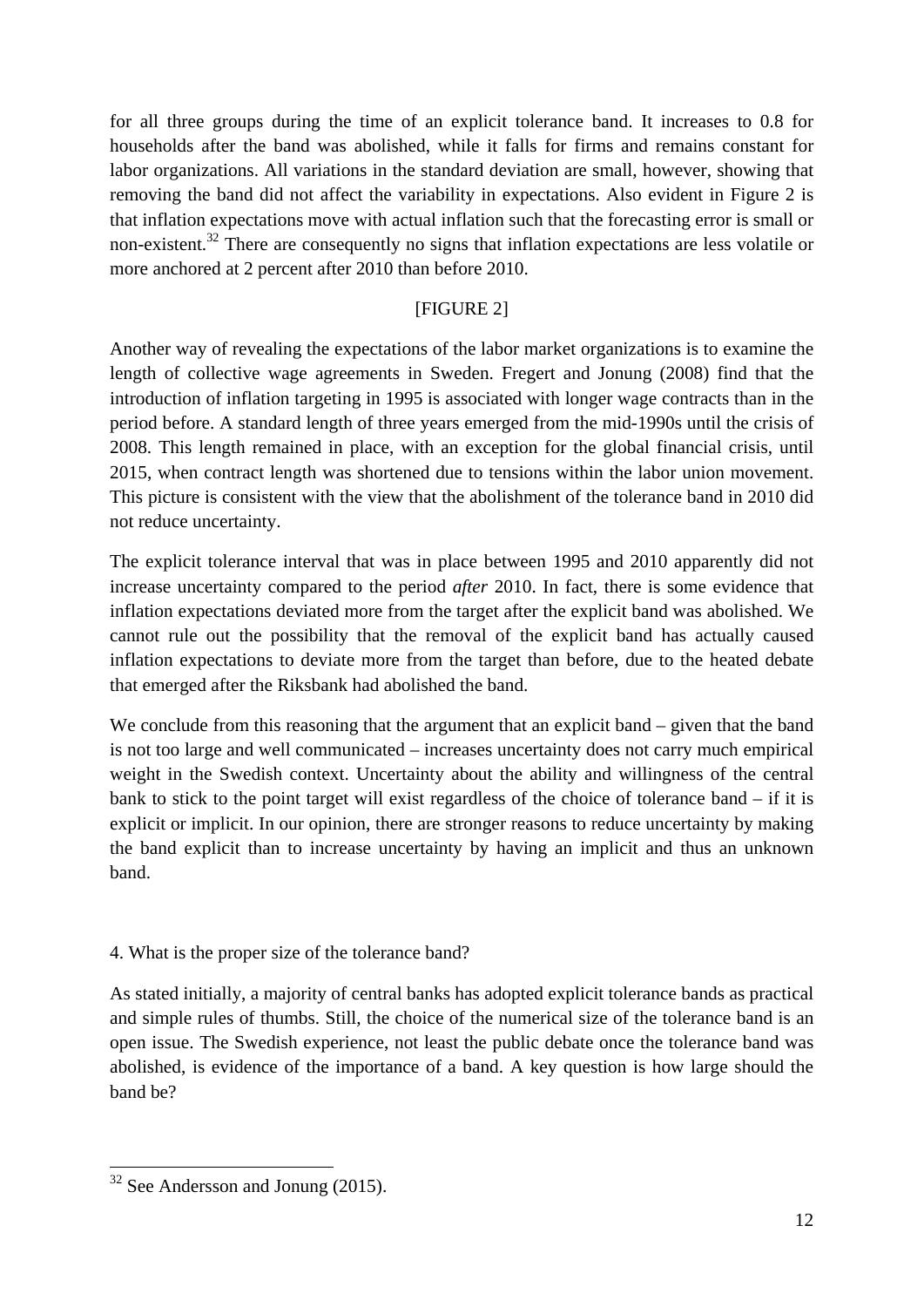We find it hard to believe that the width of the band can be derived from a theoretical model that will arrive at the optimal size of the tolerance band.<sup>33</sup> Such an approach is not fruitful, in our view, as the choice of numerical value for the target is influenced by so many relevant factors – as described above in our list of pros and cons – that they are difficult to capture by a single model. In addition, a band derived from a theoretical model is likely to vary over time as new data are fed into the model. There is a clear advantage for a central bank in its communication strategy to have a constant band, not one that changes over time and is dependent on a specific model.

Instead, we rely on our reading of the historical record. Thus, we focus on the actual behavior of the rate of inflation under inflation targeting. Our approach is built upon a mixture of historical and practical considerations.<sup>34</sup>

The old band of +/-1 percentage points that the Riksbank introduced in 1993 has turned out to be too narrow. A key reason for the Riksbank to abolish it was that it wanted to allow inflation to deviate by more than the band allowed to support growth and employment. Figure 2 demonstrates that inflation measured by the CPI index and the CPIF index so far has fluctuated between 0 and 4 percent. This suggests that a band of  $+/-2$  percentage points is appropriate. As evidenced by Figure 3, the forecast error is also approximately  $+/- 2$  percent, lending further support to our proposed size of the band. For a small open economy like Sweden with an export sector amounting to half of GDP and thus strongly exposed to external shocks, this size of the band makes sense, judging from the history of its inflation variability.

<sup>1</sup> <sup>33</sup> See, for example, Demertzis and Viegi (2009) for a model-based derivation of optimal tolerance bands for an inflation-targeting central bank. These calculations do not arrive at any practical recommendations concerning the proper size of the band.

<sup>&</sup>lt;sup>34</sup> The analysis of the proper width of the tolerance band has some similarities with the discussion about the size of exchange rate bands, or zones, which set the exchange rate within an explicit (or implicit) interval or range. The idea is that under a fixed exchange rate regime, the central bank holds the exchange rate within the band through market interventions, counteracting speculation and/or external shocks and thus making the fixed rate more credible by anchoring expectations at the fixed rate.

We do not bring the literature on exchange rate bands to bear on our discussion of the tolerance band, as the two types of bands are fundamentally different: one refers to an official price index for which there is no market; the other refers to the price of a single asset, the currency that is traded on "thick" markets. No speculation on any financial market arises when the rate of inflation is getting close to the boundary of the tolerance band for inflation or is moving outside the band. Thus, there is no need for immediate central bank action when the band is breached.

Under exchange rate band targeting, the central bank is by definition forced to intervene in asset markets to maintain the credibility of the exchange rate regime. If intervention fails, the ultimate choice is to abolish the fixed exchange rate. This is the reason why inflation targeting has been adopted in many countries in recent decades. Inflation targeting gives more flexibility to the central bank than does exchange rate targeting.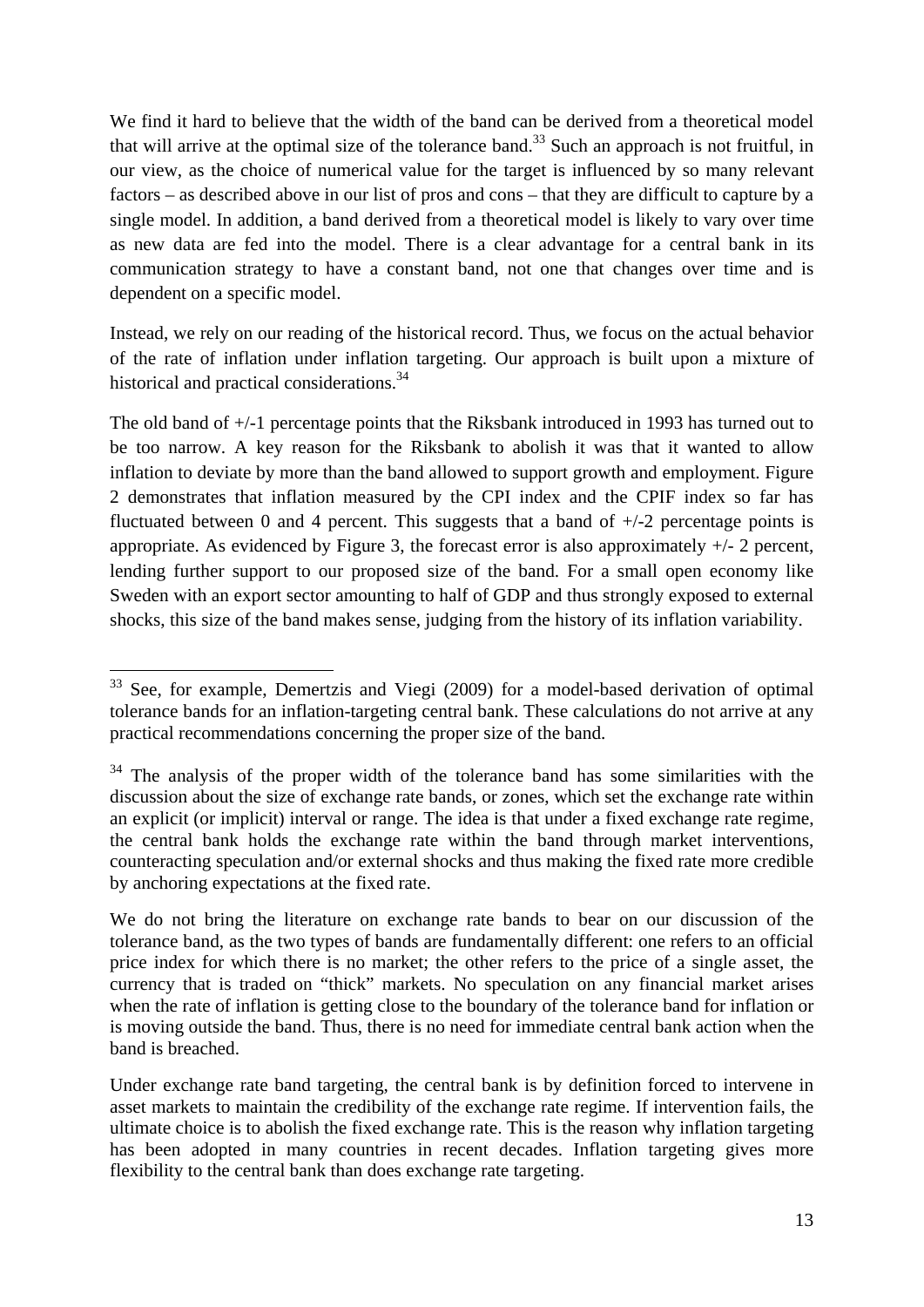#### [FIGURE 3]

An argument against such a wide band is that it may increase uncertainty about future inflation with negative effects on the wage bargaining process. However, considering that inflation has fluctuated within this interval for more than 20 years without any obvious negative effects, such fears are likely to be exaggerated. The lively debate on monetary policy that followed once the band was removed has probably caused greater harm.

Based on our reading of the evidence, we suggest that the inflation target for the Riksbank of 2 percent should be surrounded by a new tolerance band of  $+/-$  2 percentage points.<sup>35</sup> Eventually, in case the Riksbank manages in the future to hold the actual rate of inflation close to the target for a prolonged period, this band may be reduced to its original size of  $+/-1$ percentage points.

#### 5. Summary

<u>.</u>

No central bank can perfectly control inflation. For this reason, all inflation-targeting central banks have an implicit or explicit tolerance band around the targeted rate. In this paper we have argued based on the Swedish experience that an explicit tolerance band has three major advantages compared to an implicit band. First, it gives the central bank flexibility within the rules of the inflation targeting regime to respond to developments that may threaten future economic and financial stability. Second, it facilitates its communication strategy. The central bank can be honest about its actual capacity - or more frankly its inability - to fine-tune monetary policy towards the inflation target and about various trade-offs between policy goals in the short and long run. Being honest is the most important element in building long run trust in monetary policy. Third, it makes it easier to evaluate monetary policy. The explicit band hence strengthens the rules-based system inflation targeting system. The Swedish experience demonstrates empirically these advantages of an explicit tolerance band. The lesson for other central banks is to maintain their explicit bands or to move towards such a band.

The size of the band is key issue to which there is no easy answer. The size of the band is likely to vary from country to country. For Sweden, we show that a new band should be set broader compared to the old band. We suggest a band of  $+/-2$  percentage points, as the old band of +/- 1 percentage point, was too narrow according to the Riksbank's own analysis. This broader band will ensure that the Riksbank will reap all the benefits of a tolerance band without jeopardizing the benefits of the inflation target.

To further strengthen the inflation targeting regime, the Riksbank should explain fully how it envisages the use of the explicit tolerance band when it is re-introduced, stressing that its policy aims at hitting the mid-range of the new and broader tolerance band. It should not be a

 $35$  We have previously suggested this numerical size of the explicit band based on the inflation performance in Sweden during recent decades in Jonung (2015) and Andersson and Jonung (2016).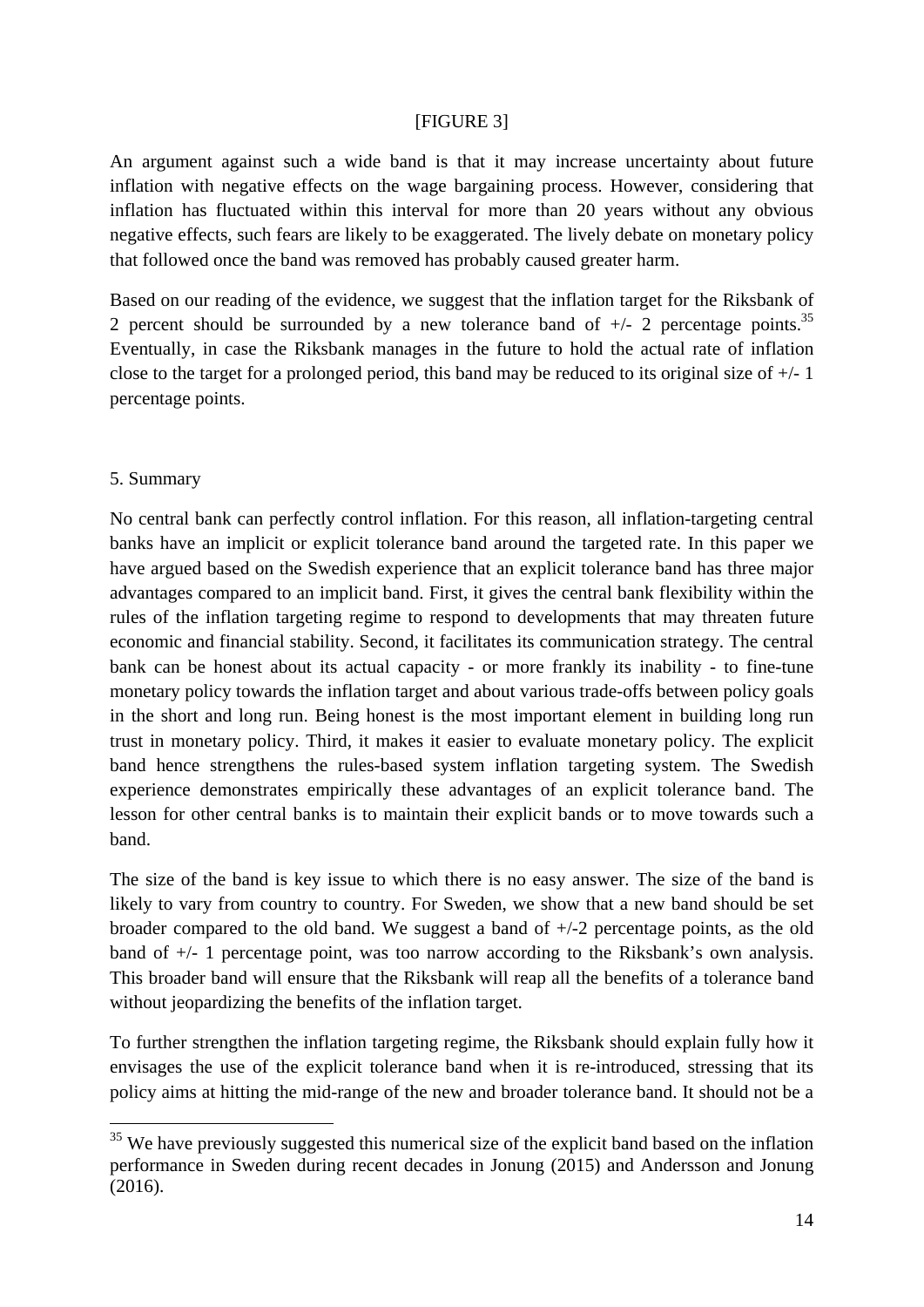band of monetary indifference but a band of tolerance. If the new band is breached, the Riksbank should explain why to the public and to Parliament. Any misses should be regarded as bygones and should not impact the future policy of the Riksbank. The Riksbank should continue to be an inflation targeter – not a price-level targeter.

To sum up, comparing the pros and cons of an explicit tolerance band, we conclude that there are stronger arguments for an explicit than for an implicit band. In our opinion, these lessons from the Swedish monetary experience are relevant for inflation-targeting central banks.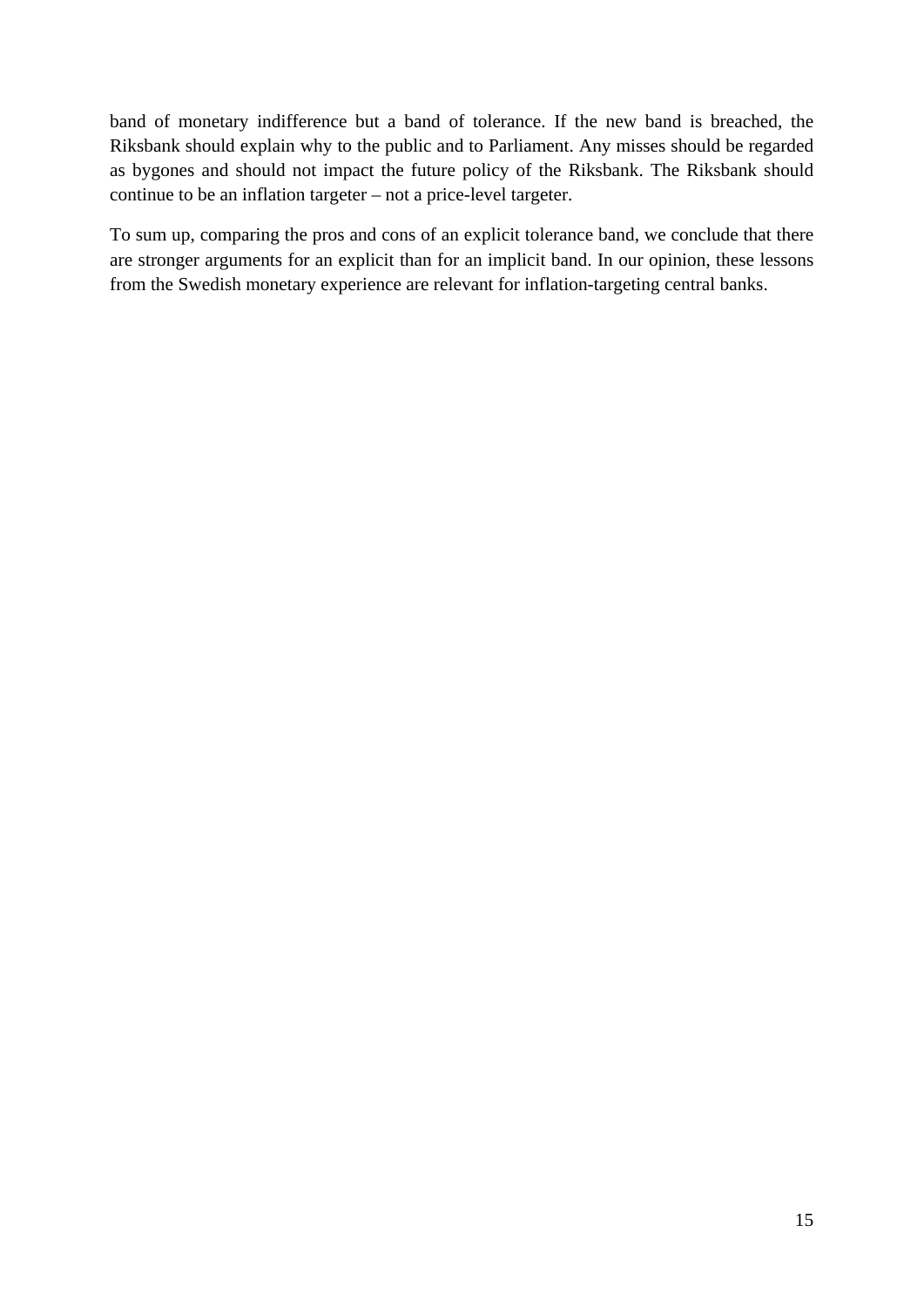#### **References**

Andersson, Krister (2003), "Utformningen av inflationsmålet och den penningpolitiska analysramen", (The Design of the Inflation Target and the Analytical Framework of Monetary Policy), chapter 5 in Lars Jonung, ed., *På jakt efter ett nytt ankare. Från fast kronkurs till inflationsmål*, (Searching for a new Anchor. From a fixed Exchange Rate for the Krona to an Inflation Target), SNS, Stockholm.

Andersson, NG Fredrik and Lars Jonung (2014). "The Return of the Original Phillips curve? An Assessment of Lars E O Svensson's Critique of the Riksbank's Inflation Targeting, 1997- 2012", Department of Economics, Lund University working paper 2014:25. Revised July 2015.

https://www.researchgate.net/publication/265570367 The Return of the Original Phillips curve An Assessment of Lars E O Svensson's Critique of the Riksbank's Inflation Tar geting\_1997-2012

Andersson, NG Fredrik and Lars Jonung (2016), "Lunds Universitets yttrande över remissen: Utvärdering av Riksbankens penningpolitik 2010-2015", Lunds universitet, Dnr V 2016/12, 14 april. (Statement opinion of Lund University on the Evaluation of the Policy of the Riksbank 2010-2015 by Marvin Goodfriend and Mervin King 2016).

Apel, Mikael and Carl Andreas Claussen (2017), "Inflation Targets and Intervals – an Overview of the Issues, *Sveriges Riksbank Economic Review*, no 1, pp 83-103.

Berg, Claes (1999), "Inflation Forecast Targeting: The Swedish Experience", *Sveriges Riksbank Economic Review,* no 3, pp 40-66.

Berg, Claes and Lars Jonung (1999), "Pioneering Price Level Targeting: the Swedish Experience 1931-37", *Journal of Monetary Economics*, vol 43, no 3, pp 525-551.

Bernanke, Ben and Michael Woodford (2005), *The Inflation-Targeting Debate*, NBER and Chicago University Press, Chicago and London.

Blix, Mårten and Peter Sellin (1999), "Inflation Forecasts with Uncertainty Intervals", *Sveriges Riksbank Quarterly Review*, no 2, pp 12-28.

Bordo, Michael, Øyvind Eitrheim, Marc Flandreau and Jan F. Qvigstad, eds., (2016), *Central Banks at a Crossroads. What Can We Learn from History?*, Cambridge University press, Cambridge and New York.

Brainard, William (1967), "Uncertainty and the Effectiveness of Policy", *American Economic Review*, vol 57, no 2, pp 411-425.

Carlson, Benny (2011), "From the Gold Standard to Price Level Targeting: Swedish Monetary Policy in the Daily Press during the 1930s", *Sveriges Riksbank Economic Review*, no 1, pp 29-64.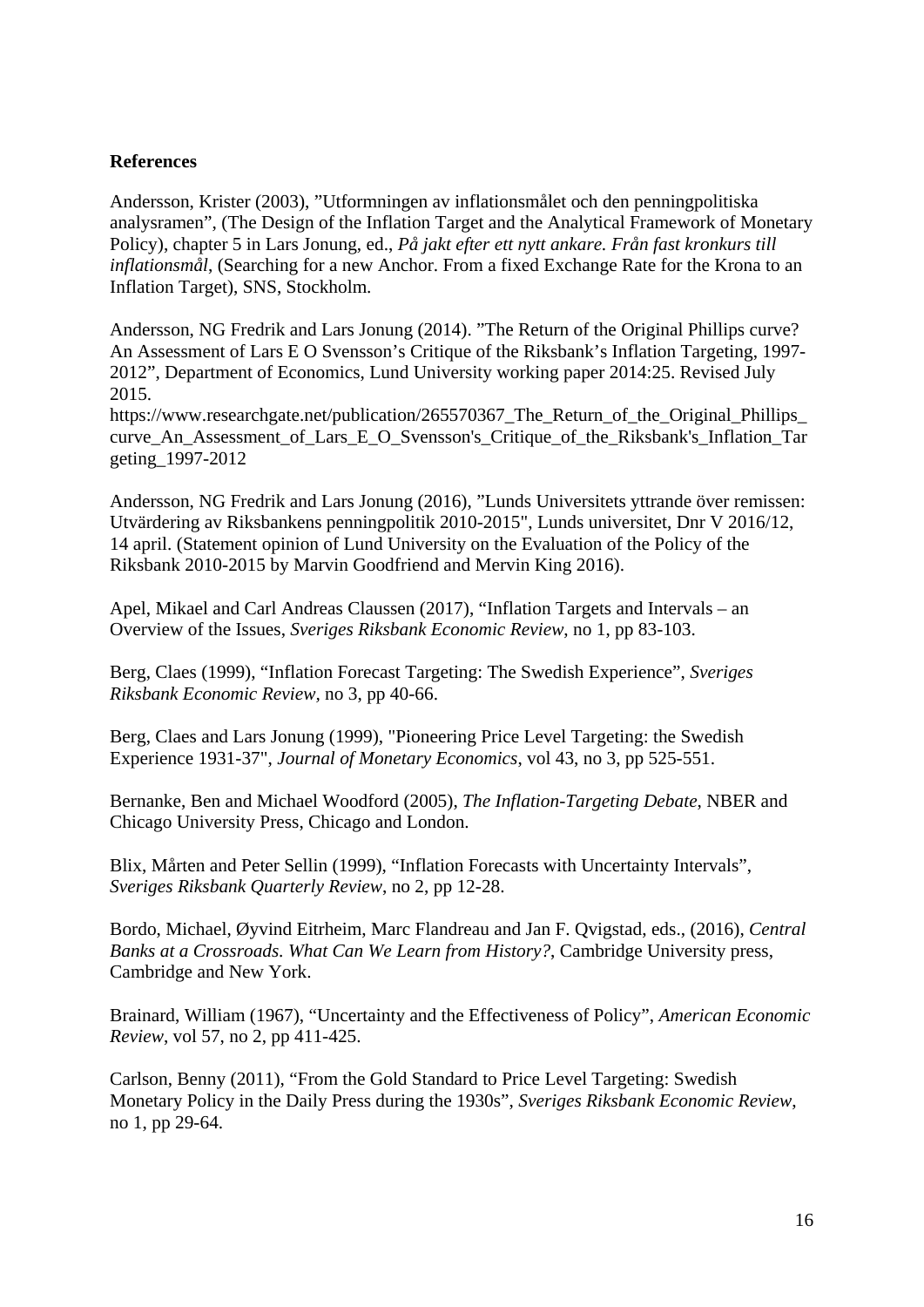Cobham, David, Øyvind Eitrheim, Stefan Gerlach and Jan F. Qvigstad (2010), *Twenty Years of Inflation Targeting. Lessons Learned and Future Prospects*, Cambridge University Press, Cambridge.

Crow, John (2002), *Making Money. An Insider's Perspective on Finance, Politics, and Canada's Central Bank*, Wiley, Canada.

Demertzis, Maria and Nicola Viegi, (2009), "Inflation Targeting: A Framework for Communication", *The B.E. Journal of Macroeconomics*, vol 9, no 1, article 44.

Goodfriend, Marvin and Mervyn King (2016). *Review of the Riksbank's Monetary Policy 2010-2015,* Rapporter från Riksdagen 2015/16:RFR7.

Freedman, Charles and Douglas Laxton (2009), "IT Framework Design Parameters", IMF working paper 09/87, April. https://www.imf.org/external/pubs/ft/wp/2009/wp0987.pdf

Fregert, Klas, (1993), "Erik Lindahl's Norm for Monetary Policy", chapter 8 in Lars Jonung, ed., *Swedish Economic Thought*, Routledge, London and New York.

Fregert, Klas and Lars Jonung (2008), "Inflation Targeting is a Success, so far: 100 Years of Evidence from Swedish Wage Contracts", *Economics: The Open-Access, Open-Assessment E-Journal*, 2, 2008-31.

Hammarskjöld, Dag (1955), "The Swedish Discussion on the Aims of Monetary Policy", pp 145-154 in Alan Peacock, Wolgang Stolper, Ralph Turvey and Elizabeth Henderson, eds., *International Economic Papers*, no 5. Macmillan, London and New York.

Hammond, Gill (2012), "State of the Art of Inflation Targeting", CCBS Handbook no 29. February 2012 version. Bank of England.

Heikensten, Lars (2002), "The Art of Targeting Inflation", *Penning- och Valutapolitik*, no 4, pp 5-33.

Jonung, Lars, (1978), "En stabil stabiliseringspolitik", *Ekonomisk Debatt,* no 1, 1978.

Jonung, Lars (1979), "Cassel, Davidson and Heckscher on Swedish Monetary Policy. A Confidential Report to the *Riksbank* in l93 l", *Economy and History,* vol 22, no 2, pp 85-101. (Revised and updated version forthcoming as "The First Practical Guide of Inflation Targeting".)

Jonung, Lars (1986), "Uncertainty of Inflationary Perceptions and Expectations", *Journal of Economic Psychology,* vol 7, September, pp 315-25.

Jonung, Lars (2015),"Trettio år på *Vägen till ett stabilare Sverige*. Var står vi nu?", chapter 2 in Birgitta Swedenborg, ed., *Svensk ekonomisk politik – då, nu och i framtiden. Festskrift tillägnad Hans Tson Söderström,* Dialogos Förlag, Falun.

Laidler, David, (2007), "Financial Stability, Monetarism and the Wicksell Connection", Economic Policy Research Institute. EPRI Working Papers, 2007-3. London, ON: Department of Economics, University of Western Ontario.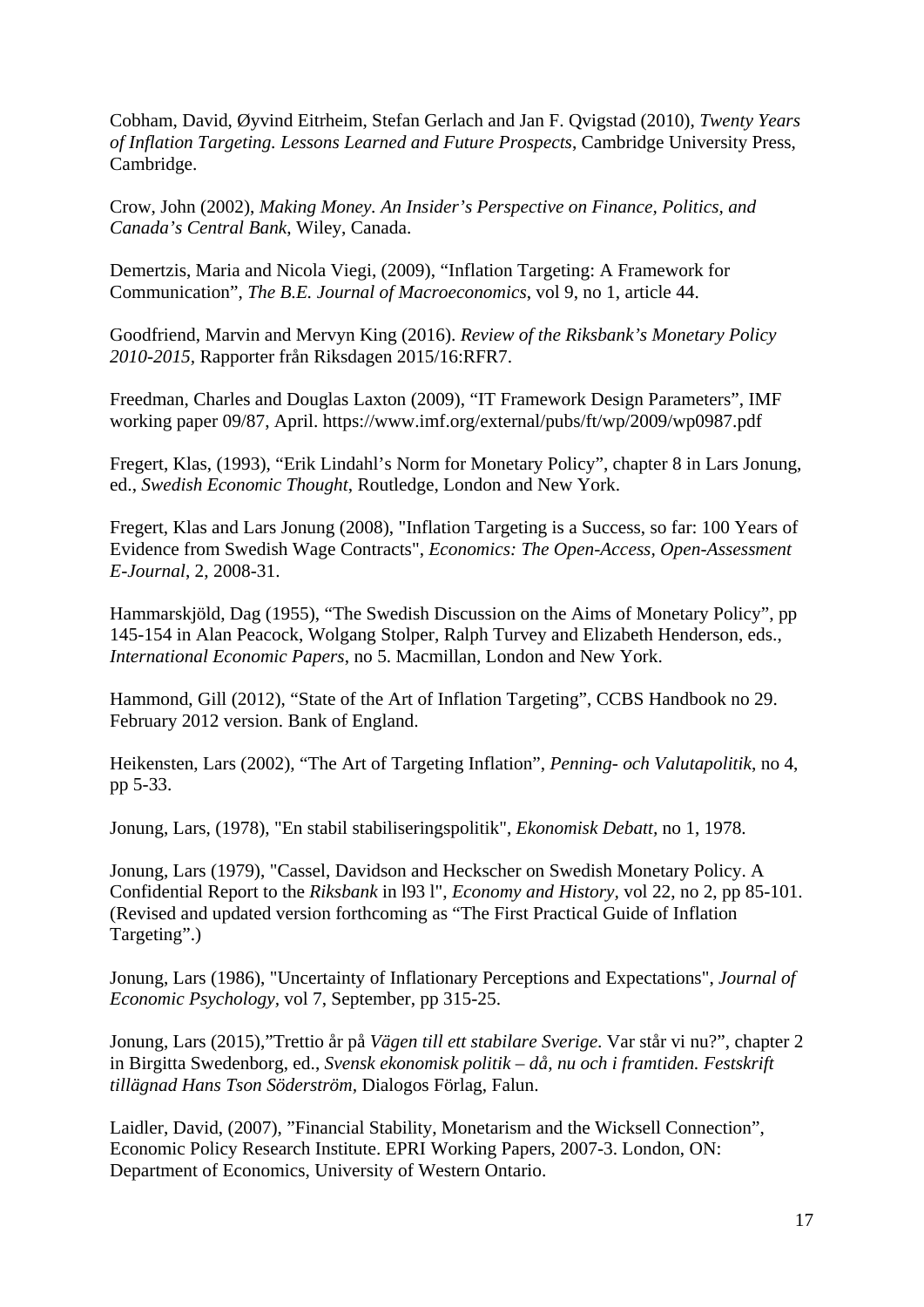Orphanides, Athanasios and Volker Wieland (2000), "Inflation Zone Targeting", *European Economic Review*, vol 44, pp 1351-1387.

Reinhart, Carmen M. and Kenneth S. Rogoff (2009). *"This time it is different: Eight Centuries of Financial Folly"*, Princeton University Press.

Regeringen (2016), Promemoria. Utvärdering av makroekonomiska prognoser 2016, Finansdepartementet, April 11. http://www.regeringen.se/contentassets/08bfa437c6c04c8d98c73ac6b33b4799/utvarderingav-makroekonomiska-prognoser-2016.pdf

Riksbank (2010). Monetary policy in Sweden 2010.

Riksbank (2015). Redogörelse för penningpolitiken 2015.

Riksbank (2016), "The Riksbank's inflation target – target variable and interval", Riksbank Studies, September.

Svensson, Lars E. O., (2015), "The Possible Unemployment Cost of Average Inflation below a Credible Target", *American Economic Journal: Macroeconomics,* vol 7, no 1, pp 258-296. Truman, Edwin (2003), *Inflation Targeting in the World Economy*, Institute for International Economics, Washington.

Walsh, Carl (1995), "Is New Zealand's Reserve Bank Act of 1989 an Optimal Central Bank Contract?, *Journal of Money, Credit and Banking*, vol 27, no 4, pp 1179-1191.

Wicksell, Knut (1899), "Penningräntans inflytande på varuprisen", *Nationalekonomiska föreningens förhandlingar under förra halvåret 1898*, Stockholm, pp 47-70, (Lecture to the Economic Association in Stockholm, April 14, 1898.) Reprinted in Erik Lindahl (ed.), *Knut Wicksell. Selected Papers on Economic Theory,* Reprints of Economic Classics, First Edition 1958, London: George Allén & Unwin, 1958.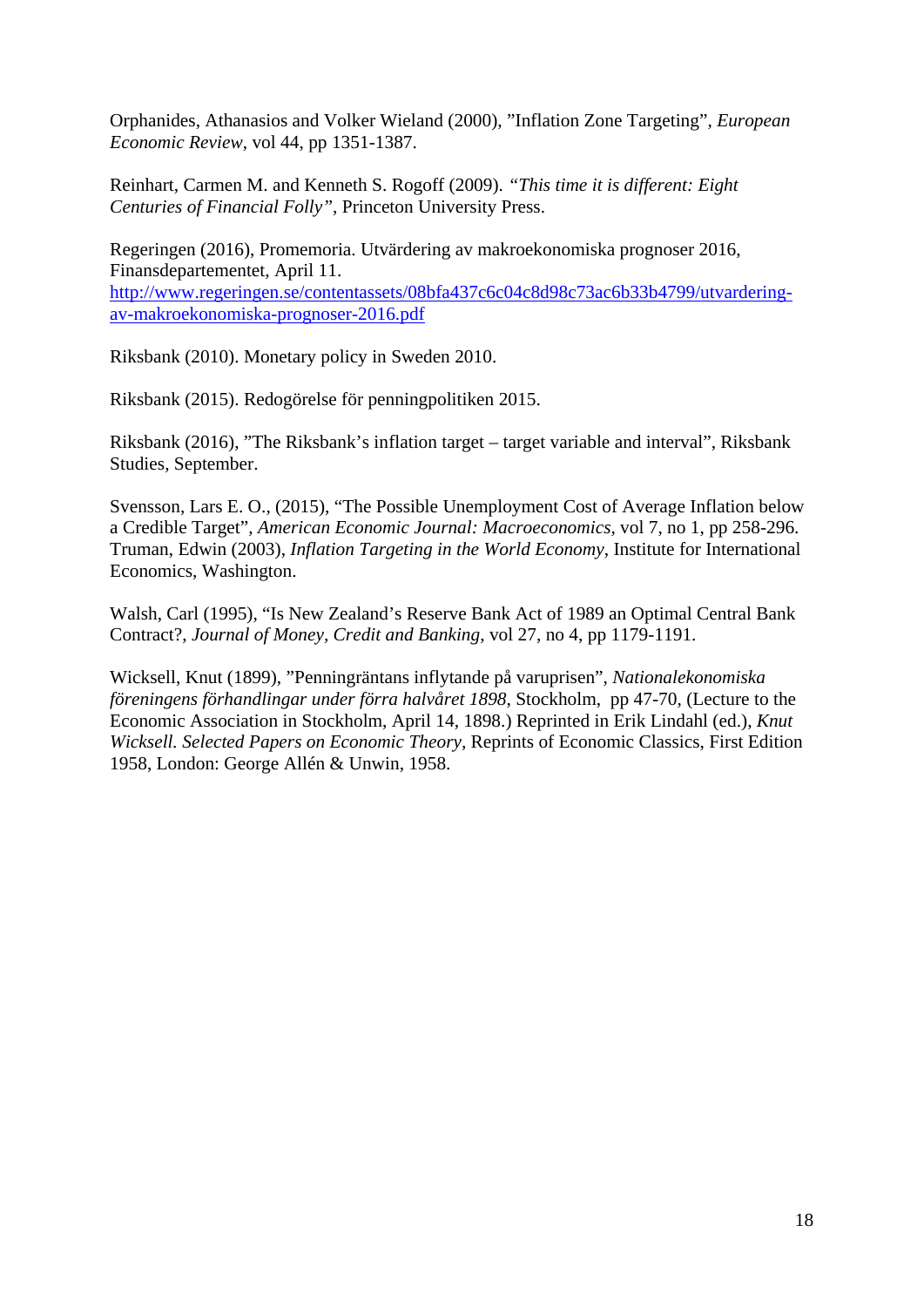

Figure 1. CPIF and CPI inflation (percent), and a tolerance band of +/- 2 percentage points.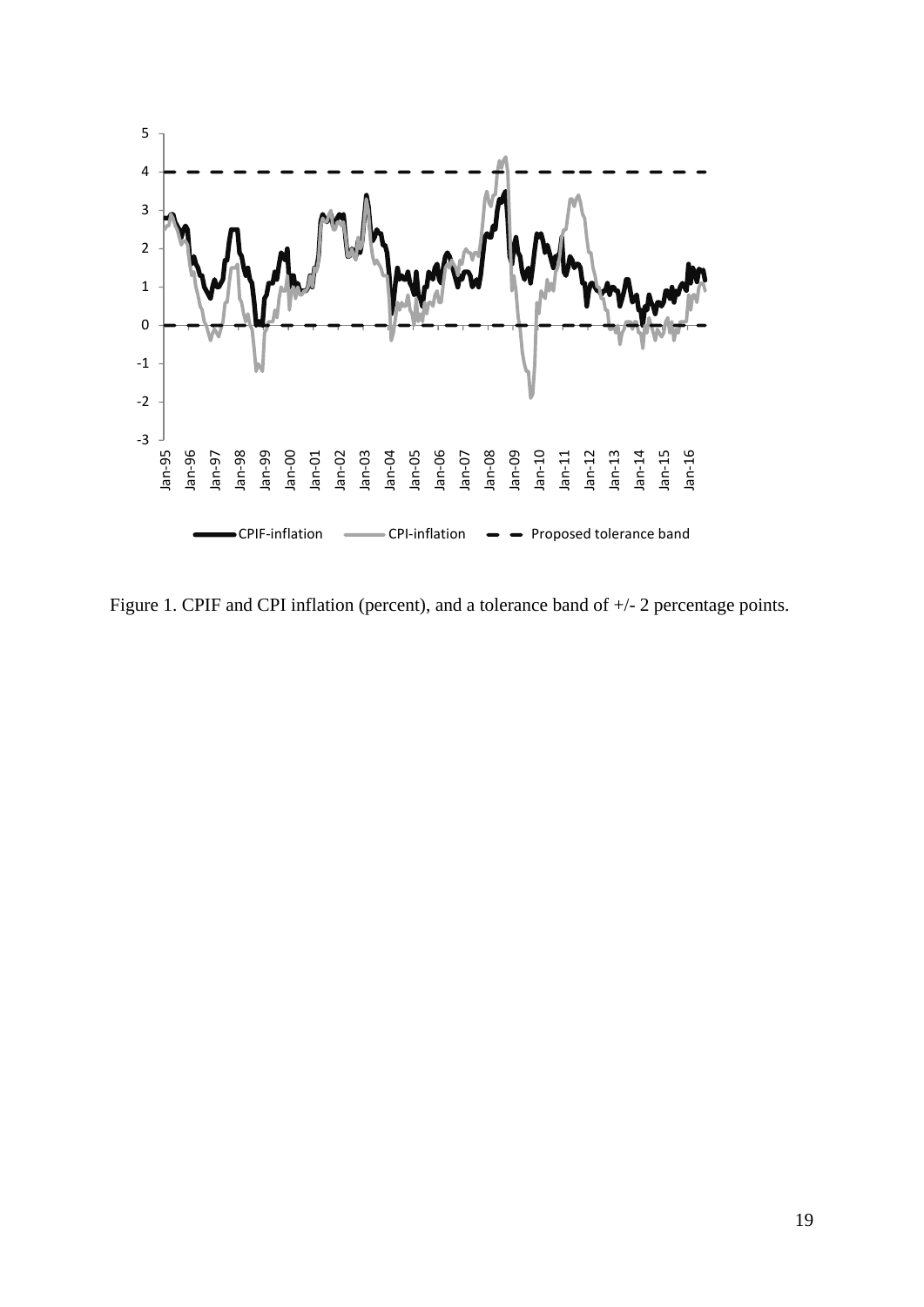

Figure 2. Inflation expectations (percent) one year ahead for households, firms and labor market organizations, 1995Q1 to 2016Q4.